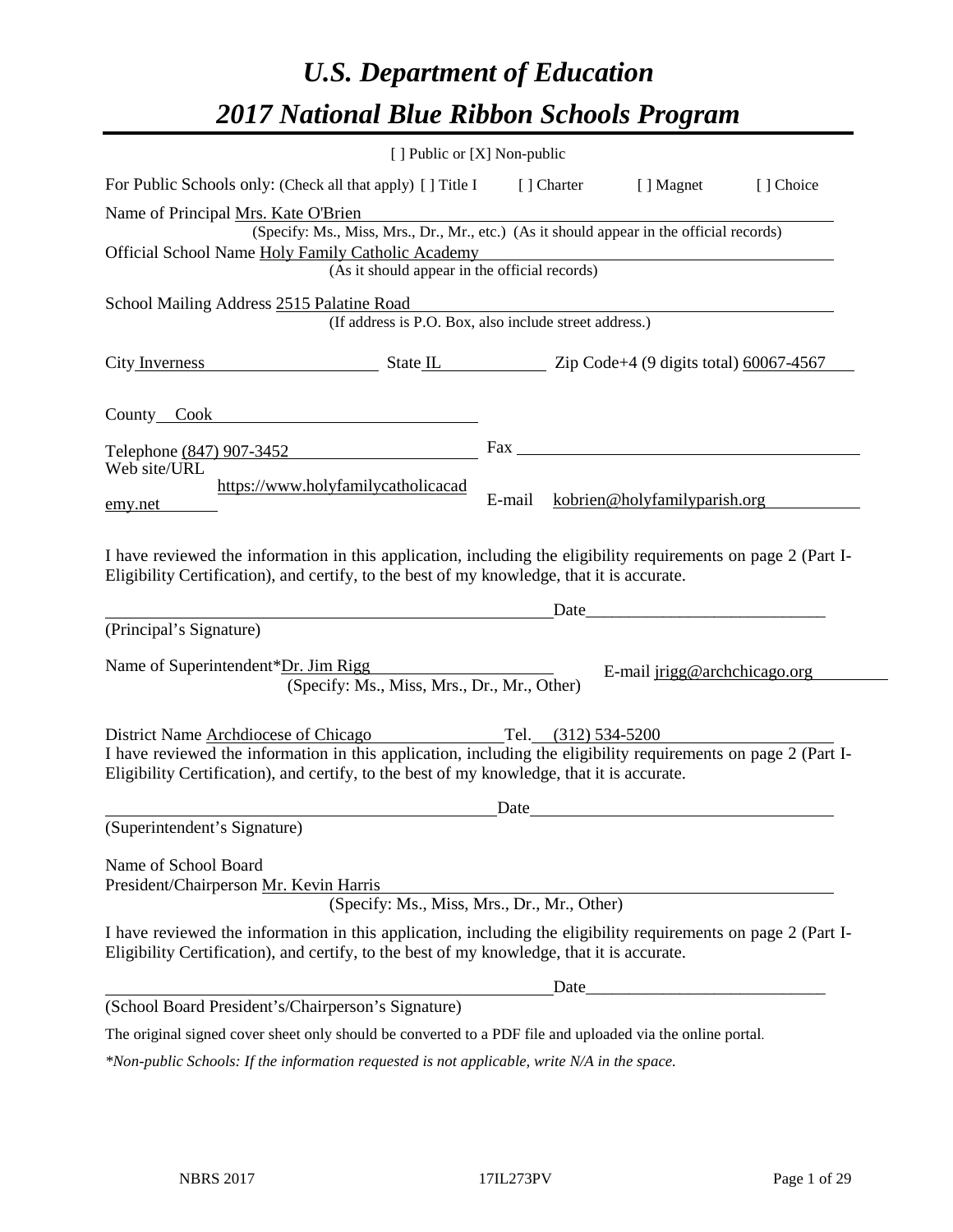- 1. The signatures on the first page of this application (cover page) certify that each of the statements below, concerning the school's eligibility and compliance with U.S. Department of Education and National Blue Ribbon Schools requirements, are true and correct. The school configuration includes one or more of grades K-12. (Schools on the same campus with one principal, even a K-12 school, must apply as an entire school.)
- 2. All nominated public schools must meet the state's performance targets in reading (or English language arts) and mathematics and other academic indicators (i.e., attendance rate and graduation rate), for the all students group and all subgroups, including having participation rates of at least 95 percent using the most recent accountability results available for nomination.
- 3. To meet final eligibility, all nominated public schools must be certified by states prior to September 2017 in order to meet all eligibility requirements. Any status appeals must be resolved at least two weeks before the awards ceremony for the school to receive the award.
- 4. If the school includes grades 7 or higher, the school must have foreign language as a part of its curriculum.
- 5. The school has been in existence for five full years, that is, from at least September 2011 and each tested grade must have been part of the school for the past three years.
- 6. The nominated school has not received the National Blue Ribbon Schools award in the past five years: 2012, 2013, 2014, 2015, or 2016.
- 7. The nominated school has no history of testing irregularities, nor have charges of irregularities been brought against the school at the time of nomination. The U.S. Department of Education reserves the right to disqualify a school's application and/or rescind a school's award if irregularities are later discovered and proven by the state.
- 8. The nominated school has not been identified by the state as "persistently dangerous" within the last two years.
- 9. The nominated school or district is not refusing Office of Civil Rights (OCR) access to information necessary to investigate a civil rights complaint or to conduct a district-wide compliance review.
- 10. The OCR has not issued a violation letter of findings to the school district concluding that the nominated school or the district as a whole has violated one or more of the civil rights statutes. A violation letter of findings will not be considered outstanding if OCR has accepted a corrective action plan from the district to remedy the violation.
- 11. The U.S. Department of Justice does not have a pending suit alleging that the nominated school or the school district as a whole has violated one or more of the civil rights statutes or the Constitution's equal protection clause.
- 12. There are no findings of violations of the Individuals with Disabilities Education Act in a U.S. Department of Education monitoring report that apply to the school or school district in question; or if there are such findings, the state or district has corrected, or agreed to correct, the findings.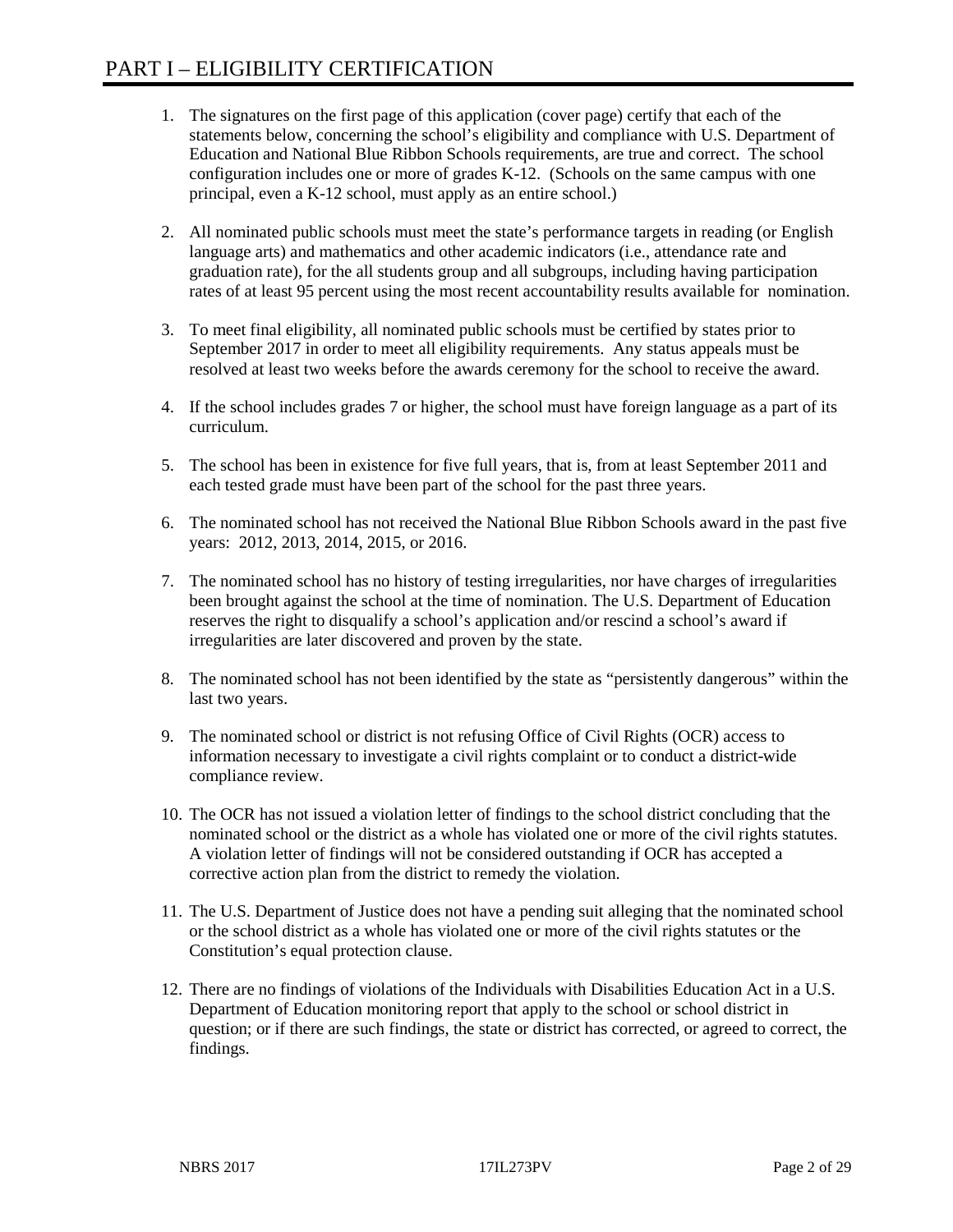#### **Data should be provided for the most recent school year (2016-2017) unless otherwise stated.**

**DISTRICT** (Question 1 is not applicable to non-public schools)

| -1. | Number of schools in the district<br>(per district designation): | $\underline{0}$ Elementary schools (includes K-8)<br>0 Middle/Junior high schools |
|-----|------------------------------------------------------------------|-----------------------------------------------------------------------------------|
|     |                                                                  | 0 High schools                                                                    |
|     |                                                                  | $0 K-12$ schools                                                                  |

0 TOTAL

**SCHOOL** (To be completed by all schools)

2. Category that best describes the area where the school is located:

[] Urban or large central city [ ] Suburban with characteristics typical of an urban area [X] Suburban [ ] Small city or town in a rural area [ ] Rural

3. Number of students as of October 1, 2016 enrolled at each grade level or its equivalent in applying school:

| Grade                           | # of         | # of Females | <b>Grade Total</b> |
|---------------------------------|--------------|--------------|--------------------|
|                                 | <b>Males</b> |              |                    |
| <b>PreK</b>                     | 55           | 55           | 110                |
| K                               | 29           | 17           | 46                 |
| 1                               | 22           | 26           | 48                 |
| $\overline{2}$                  | 16           | 16           | 32                 |
| 3                               | 22           | 20           | 42                 |
| 4                               | 12           | 25           | 37                 |
| 5                               | 14           | 20           | 34                 |
| 6                               | 18           | 22           | 40                 |
| 7                               | 16           | 13           | 29                 |
| 8                               | 13           | 24           | 37                 |
| 9                               | 0            | $\theta$     | 0                  |
| 10                              | 0            | 0            | 0                  |
| 11                              | 0            | 0            | 0                  |
| 12 or higher                    | 0            | 0            | $\theta$           |
| <b>Total</b><br><b>Students</b> | 217          | 238          | 455                |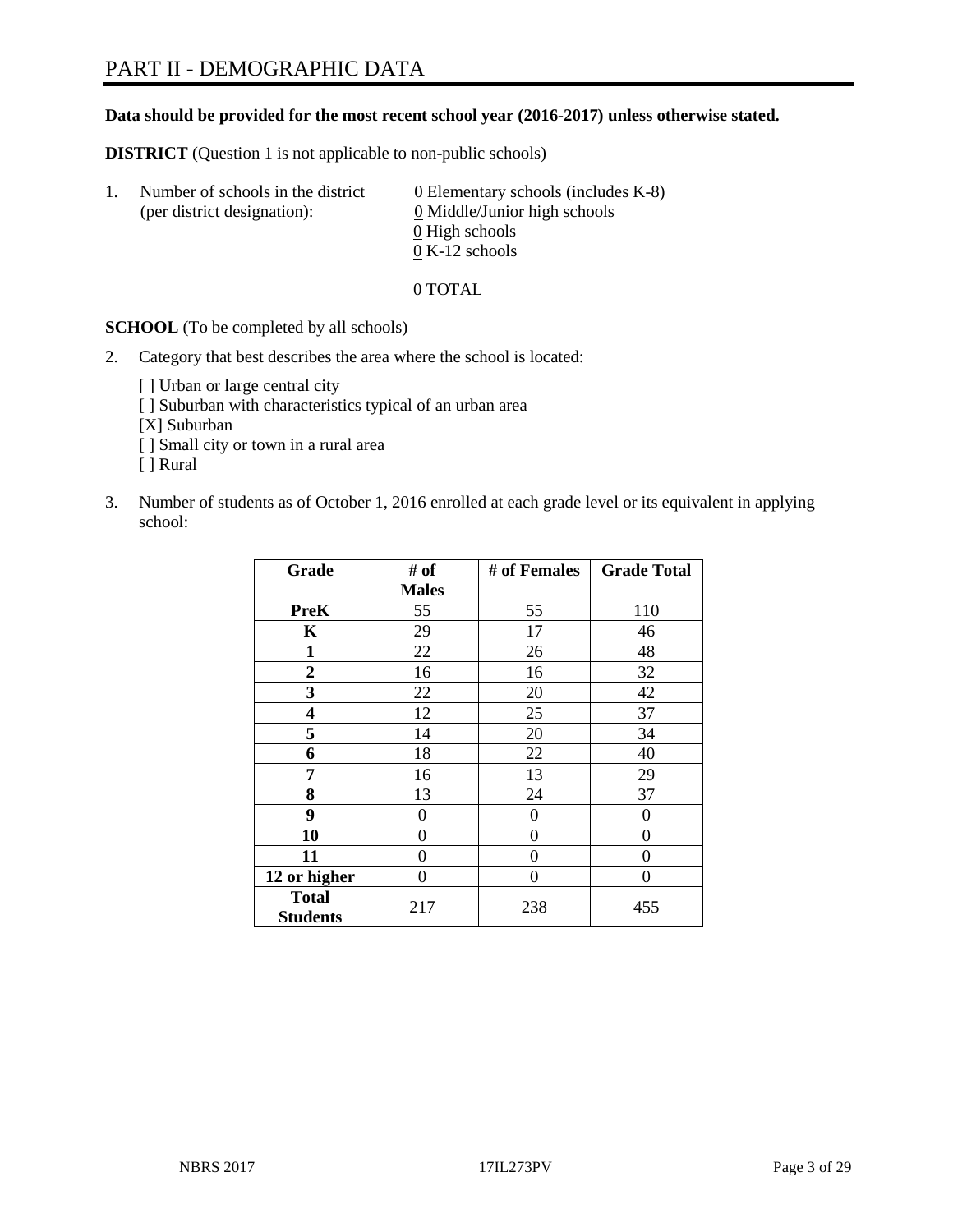the school:  $4\%$  Asian

4. Racial/ethnic composition of  $\qquad 0\%$  American Indian or Alaska Native 0 % Black or African American

- 9 % Hispanic or Latino
- 1 % Native Hawaiian or Other Pacific Islander
- 81 % White
- 5 % Two or more races
	- **100 % Total**

(Only these seven standard categories should be used to report the racial/ethnic composition of your school. The Final Guidance on Maintaining, Collecting, and Reporting Racial and Ethnic Data to the U.S. Department of Education published in the October 19, 2007 *Federal Register* provides definitions for each of the seven categories.)

5. Student turnover, or mobility rate, during the 2015 – 2016 school year: 3%

This rate should be calculated using the grid below. The answer to (6) is the mobility rate.

| <b>Steps For Determining Mobility Rate</b>         | Answer |
|----------------------------------------------------|--------|
| (1) Number of students who transferred to          |        |
| the school after October 1, 2015 until the         | 5      |
| end of the 2015-2016 school year                   |        |
| (2) Number of students who transferred             |        |
| <i>from</i> the school after October 1, 2015 until | 10     |
| the end of the 2015-2016 school year               |        |
| (3) Total of all transferred students [sum of      | 15     |
| rows $(1)$ and $(2)$ ]                             |        |
| (4) Total number of students in the school as      | 477    |
| of October 1, 2015                                 |        |
| $(5)$ Total transferred students in row $(3)$      | 0.031  |
| divided by total students in row (4)               |        |
| $(6)$ Amount in row $(5)$ multiplied by 100        | 3      |

6. Specify each non-English language represented in the school (separate languages by commas): Spanish, Polish, Chinese, Japanese, Croatian

|    | English Language Learners (ELL) in the school:   | 1 %<br>5 Total number ELL                 |
|----|--------------------------------------------------|-------------------------------------------|
|    | Students eligible for free/reduced-priced meals: | 6 %                                       |
|    | Total number students who qualify:               | 26                                        |
| 8. | Students receiving special education services:   | 7 %<br>34 Total number of students served |

Indicate below the number of students with disabilities according to conditions designated in the Individuals with Disabilities Education Act. Do not add additional conditions. It is possible that students may be classified in more than one condition.

| 0 Autism                | $\underline{0}$ Orthopedic Impairment   |
|-------------------------|-----------------------------------------|
| 0 Deafness              | 18 Other Health Impaired                |
| 0 Deaf-Blindness        | 2 Specific Learning Disability          |
| 0 Emotional Disturbance | 5 Speech or Language Impairment         |
| 2 Hearing Impairment    | 0 Traumatic Brain Injury                |
| 0 Mental Retardation    | 3 Visual Impairment Including Blindness |
| 4 Multiple Disabilities | <b>0</b> Developmentally Delayed        |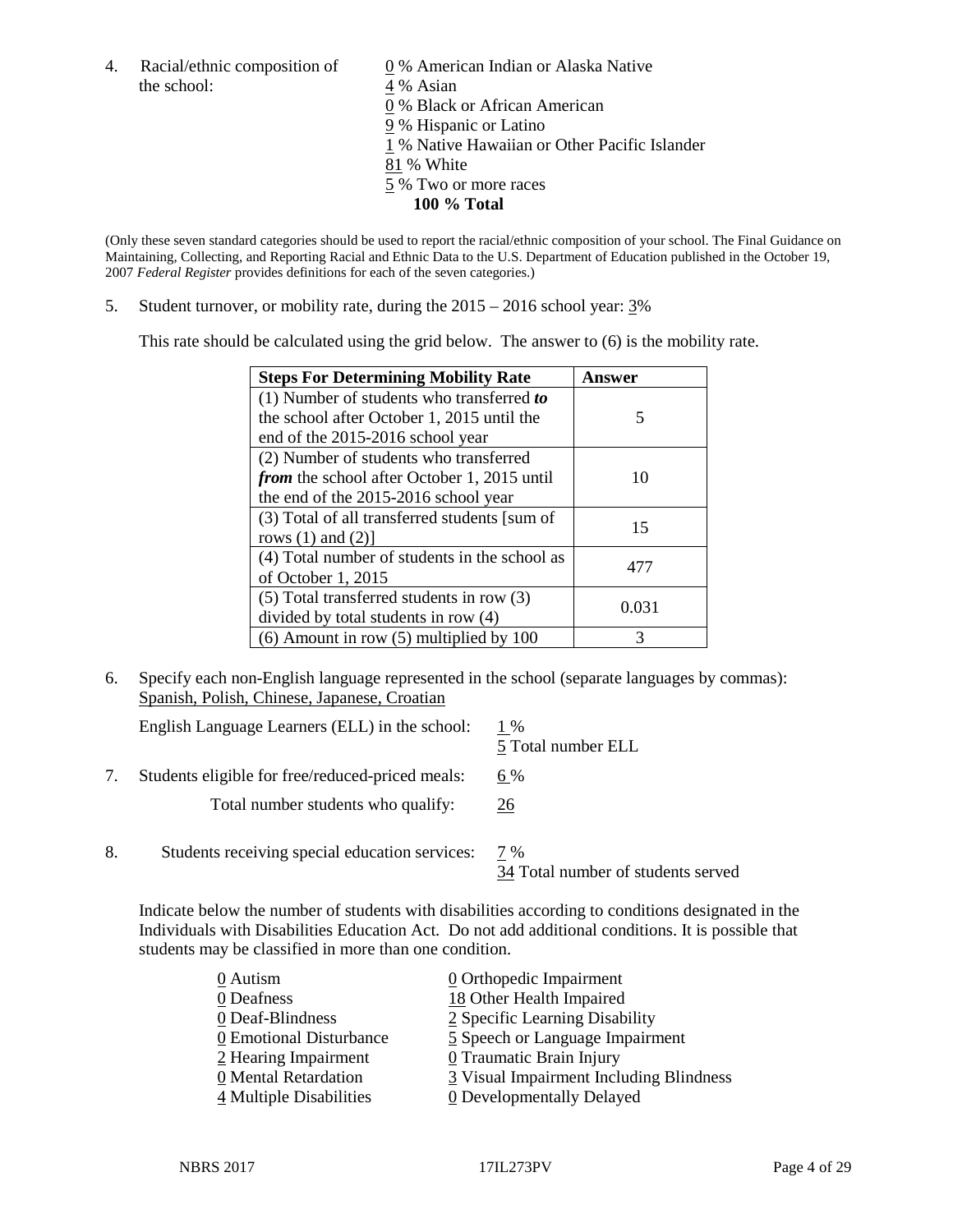- 9. Number of years the principal has been in her/his position at this school: 3
- 10. Use Full-Time Equivalents (FTEs), rounded to nearest whole numeral, to indicate the number of school staff in each of the categories below:

|                                        | <b>Number of Staff</b> |
|----------------------------------------|------------------------|
| Administrators                         |                        |
| Classroom teachers including those     |                        |
| teaching high school specialty         | 25                     |
| subjects                               |                        |
| Resource teachers/specialists/coaches  |                        |
| e.g., reading, math, science, special  | 6                      |
| education, enrichment, technology,     |                        |
| art, music, physical education, etc.   |                        |
| Paraprofessionals under the            |                        |
| supervision of a licensed professional | 20                     |
| supporting single, group, or classroom |                        |
| students.                              |                        |
| Student support personnel              |                        |
| e.g., guidance counselors, behavior    |                        |
| interventionists, mental/physical      |                        |
| health service providers,              |                        |
| psychologists, family engagement       |                        |
| liaisons, career/college attainment    |                        |
| coaches, etc.                          |                        |

- 11. Average student-classroom teacher ratio, that is, the number of students in the school divided by the FTE of classroom teachers, e.g.,  $22:1 \qquad 10:1$
- 12. Show daily student attendance rates. Only high schools need to supply yearly graduation rates.

| <b>Required Information</b> | $2015 - 2016$ |     | 2014-2015   2013-2014 | 2012-2013 | 2011-2012 |
|-----------------------------|---------------|-----|-----------------------|-----------|-----------|
| Daily student attendance    | 99%           | 99% | 99%                   | 99%       | 99%       |
| High school graduation rate | 9%            | 0%  | 0%                    | 9%        | 0%        |

#### 13. **For high schools only, that is, schools ending in grade 12 or higher.**

Show percentages to indicate the post-secondary status of students who graduated in Spring 2016.

| <b>Post-Secondary Status</b>                  |    |
|-----------------------------------------------|----|
| Graduating class size                         |    |
| Enrolled in a 4-year college or university    | 0% |
| Enrolled in a community college               | 0% |
| Enrolled in career/technical training program | 0% |
| Found employment                              | 0% |
| Joined the military or other public service   | 0% |
| Other                                         | በ% |

14. Indicate whether your school has previously received a National Blue Ribbon Schools award. Yes No X

If yes, select the year in which your school received the award.

15. In a couple of sentences, provide the school's mission or vision statement.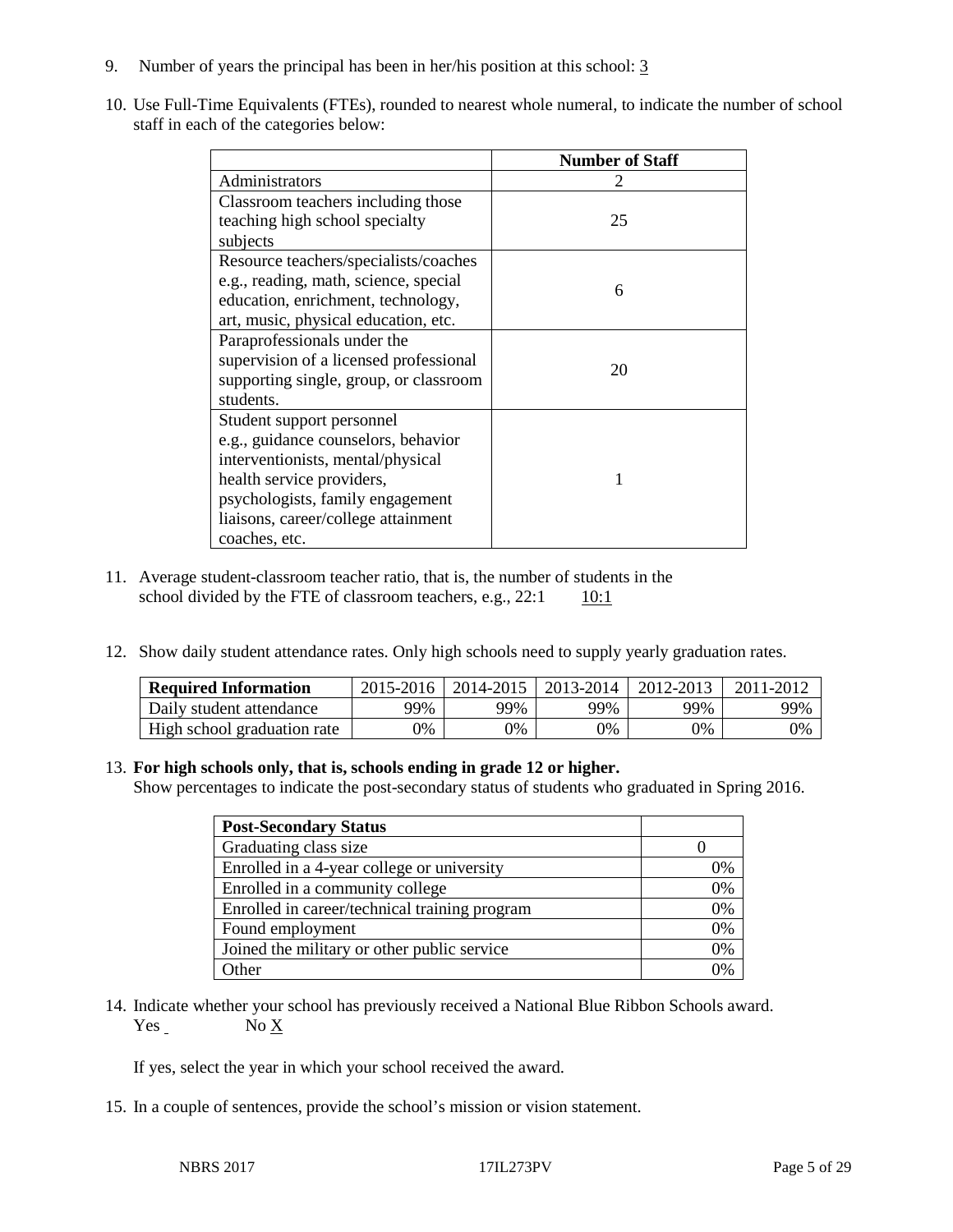Holy Family Catholic Academy prepares students to become leaders and thinkers, grounded in their faith through innovation, inquiry learning, and applied technology.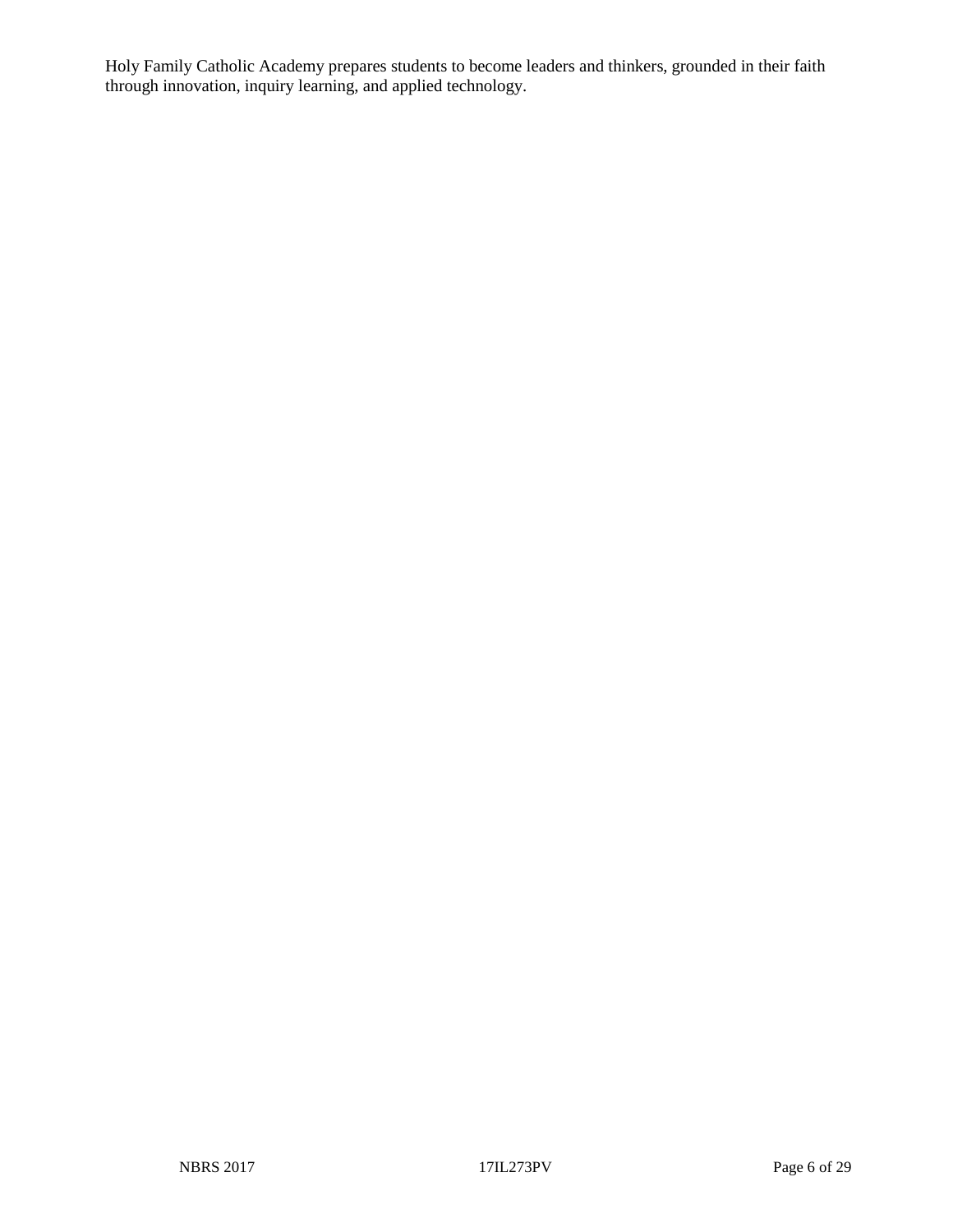## Community:

Holy Family Catholic Academy (HFCA) is an integral part of Holy Family Catholic Community, a parish of 4,200 families and a member of the Archdiocese of Chicago, the nation's largest private school system. HFCA educates over 450 students from pre-kindergarten through grade 8. Students reside in twenty-seven different zip codes, and graduates attend over 15 different high schools. The school welcomes families representing over twenty different faith communities including Catholic, Protestant, Greek Orthodox, Jewish, Hindu and Muslim religions.

Approximately 50% of families with students in kindergarten through grade 8 receive some form of financial assistance. Providing scholarships, needs-based assistance, and multi-child discounts helps the school achieve more economic and ethnic diversity. In 2016, almost 20% of students were minority including 14% Hispanic or multiracial, compared to 4% of the population of Inverness.

HFCA has a highly involved Parent Association. Our 339 families contribute over 18,000 volunteer hours to our school. Service to others is a major focus of families and students.

History:

HFCA was founded in 2002 as the first new Catholic elementary school in Chicago's northwest suburbs in over 35 years. The school opened with 29 students in kindergarten and first grade and held classes in reconfigured church meeting rooms. Following a "grow-a-school" model, a new grade was added each year. Pre-kindergarten classes were offered in 2003.

Building additions were completed in 2008 and 2012, adding more than 40,000 square feet of education space, including 14 classrooms, science lab, library, and art room. HFCA celebrated its first graduating class in 2010 and continued to expand to two classrooms per grade.

In 2012, HFCA was nationally recognized as a Catholic School of Tomorrow for Innovation in Curriculum and Instruction. This award recognized our "thinking curriculum" as well as the leadership role the school and faculty played in sharing their knowledge of inquiry-based learning. Academy teachers trained teachers in 61 other Catholic schools, many in disadvantaged areas.

New leadership began in 2013 with an increased focus on new programs. In 2015, HFCA became the first school in the Archdiocese, and the first known school in the northwest suburbs of Chicago, to be accepted as a Candidate\* in the International Baccalaureate Primary Years Programme (IB). The school also became the first preschool through grade 8 school in the Chicago-area to implement a nationally certified outdoor classroom, and was one of the first schools in the Archdiocese of Chicago to have an on-site visit for AdvancED accreditation. The school was again nationally recognized as a Catholic School for Tomorrow for Innovation in Curriculum and Instruction for its middle school Science, Technology, Engineering, and Math (STEM) Program.

In 2016, construction of a second science lab dedicated to hands-on instruction for preschool through grade 5 learners was completed.

Key Strategies:

HFCA is committed to educating each child to his/her full potential. Since its inception, the school has maintained a culture of continuous improvement. As an IB Candidate,\* the school has adopted the IB learner profile consisting of ten attributes of successful global citizens. These attributes (inquirers, thinkers, communicators, knowledgeable, open-minded, principled, reflective, caring, balanced, courageous) are nurtured through differentiated instruction, inquiry-based learning, an integrated curriculum, and our faithbased school community.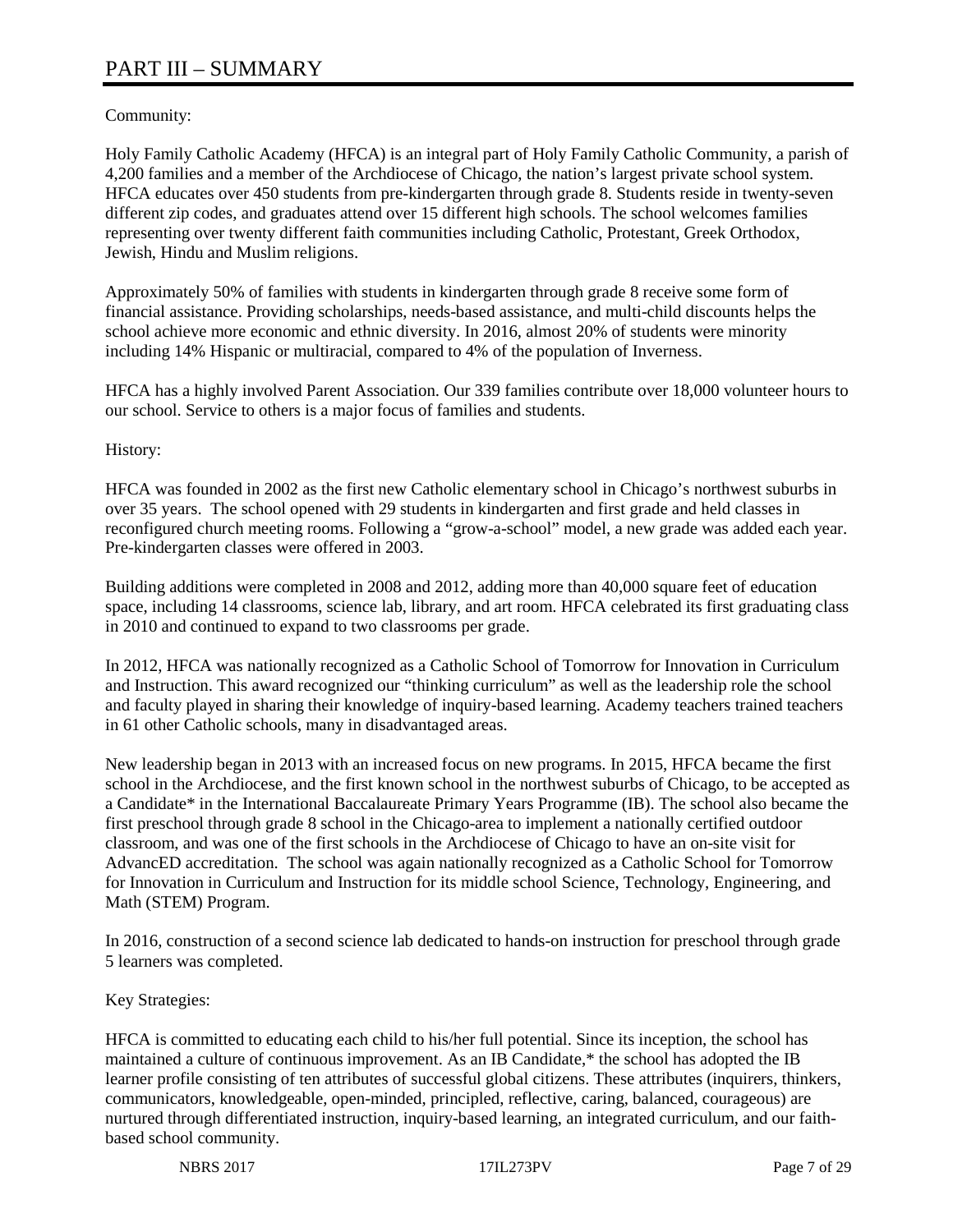Differentiated instruction is accomplished with a low student-to-teacher ratio of 10:1 accomplished by using teacher assistants. Unlike teacher aides, HFCA's teacher assistants are degreed, instructional, and part of the teaching team. Learning is maximized through small group instruction that allows all students the opportunity to be equally engaged and appropriately challenged. Flexible groupings are determined through ongoing teacher evaluations and may be based on ability, learning style, personality type, or subject. Mixed-age groupings are also used to mirror the workplace environment.

Inquiry-based learning begins in pre-kindergarten. Students work in teams thereby allowing students at different developmental stages to experiment, observe, research, and collaborate in problem solving.

Curriculum is seamlessly integrated to include technology, Spanish, Art, Music, Physical Education and most importantly service to others through our faith. The school's outdoor classroom expands learning beyond the classroom, improves concentration, boosts creativity and collaboration, and nurtures the mind, body and soul. This unique space to play and learn is part of HFCA's overall commitment to outdoor education which also includes two overnight trips for students in grade 5 through grade 7.

Faith is integrated into everything at HFCA as it strives to develop each child academically, socially, emotionally and spiritually. Many of our inquiry-based learning units are linked to Catholic social teachings, and students participate in a number of outreach activities, including, an annual kNOw Hunger Campaign which has contributed several tons of food to local food pantries, contributions to our military, clothing drives, and care for God's creation through our outdoor classroom.

\*Candidacy is not a guarantee of final authorization.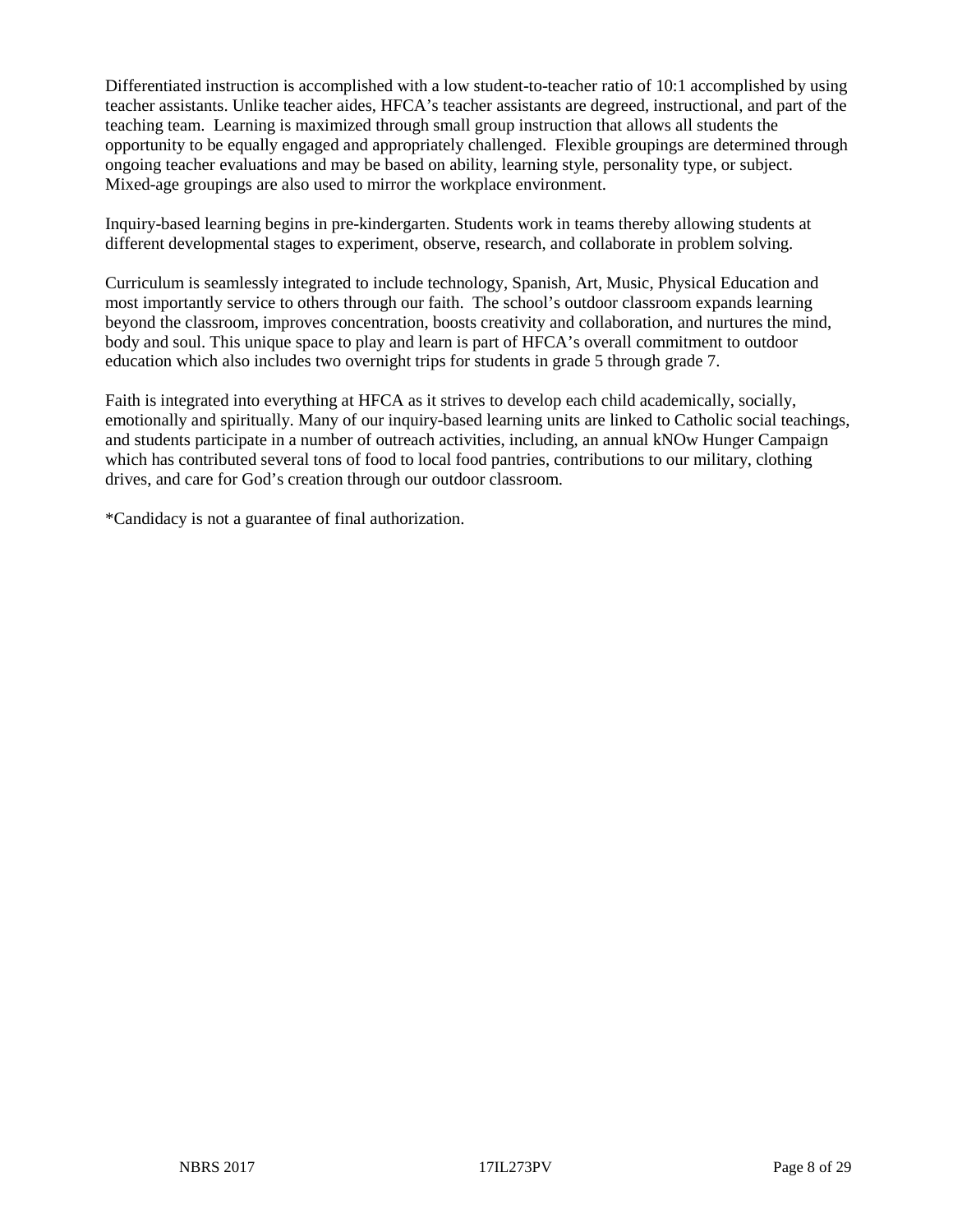## **1. Core Curriculum:**

HFCA's core curriculum is academically rigorous and integrates knowledge with faith and service. Curriculum is established by the Archdiocese of Chicago and aligned with the Common Core State Standards, College and Career Readiness Standards, Next Generation Science Standards, and vertically and horizontally aligned with the IB framework. HFCA is committed to a differentiated and challenging curriculum that prepares all students to succeed in high school, college and beyond and become informed, active citizens. HFCA's two-time national award for innovation in curriculum instruction and IB candidacy\* gives witness to this commitment and culture of continuous improvement.

## Reading and Language Arts:

HFCA's language arts program integrates reading and writing with listening, speaking, grammar, and spelling skills, and uses whole class, small group and individualized instruction. Teacher assistants in each classroom allow for a deeper, more rigorous level of instruction and differentiation, thus giving opportunity to extend student learning and maximize educational goals. Classroom teachers receive multi-sensory language training, and additional support is provided by the school's reading specialist. Teachers use a variety of resources to assist students in comprehending literature and informational text, and integrate literacy into content areas of science and social studies.

HFCA's writing workshop goal is to develop extraordinary writers. Writers work towards clear goals utilizing the writing process. The primary methods of instruction include demonstration, guided practice, inquiry, and responsive observation and coaching. Advanced students extend their writing through content integration, including a global perspective.

Oral communication is a critical component of inquiry-based learning units and beginning in kindergarten students present final work products to the class, often using technology-generated presentation skills.

## Mathematics:

HFCA's mathematics curriculum begins with the "end in mind" and is designed with a top-down alignment. Mathematical concepts and foundational skills developed in the elementary grades align and strengthen our middle school curriculum. Differentiated math groups are led by the classroom teachers and teacher assistants. Students are pre-assessed allowing teachers to identify mastery. Mathematical literacy is developed as students are taught to use evidence and reasoning to support their answers.

Middle school mathematics curriculum offers six distinct classes, and students are grouped according to ability, not grade. Students are positioned to complete Algebra 1 and Advanced Algebra before high school. HFCA offers an Honors Geometry course for high ability students, using curriculum, teaching resources, and assessments shared by the district high school. Approximately 25% of the 2016 grade 8 students were enrolled in Honors Geometry, a validation that HFCA provides a rigorous and challenging mathematics curriculum that prepares students for high school and beyond.

## Science:

HFCA's science curriculum emphasizes hands-on, small group instruction. Using inquiry-based learning, students are presented with authentic issues ("the hook") and then investigate the issue by applying scientific principles and processes.

Research-based teaching resources created by scientists and educators, rather than textbook companies, are used throughout all grades and include LabLearner for pre-kindergarten through grade 5 and Science Education for Public Understanding Program (SEPUP) for middle school.

HFCA advances learning with two distinct, fully-equipped laboratories and a nationally certified outdoor classroom which provides an authentic hands-on laboratory for studying the natural world.

Recognizing the significant role that Science, Technology, Engineering and Mathematics (STEM) careers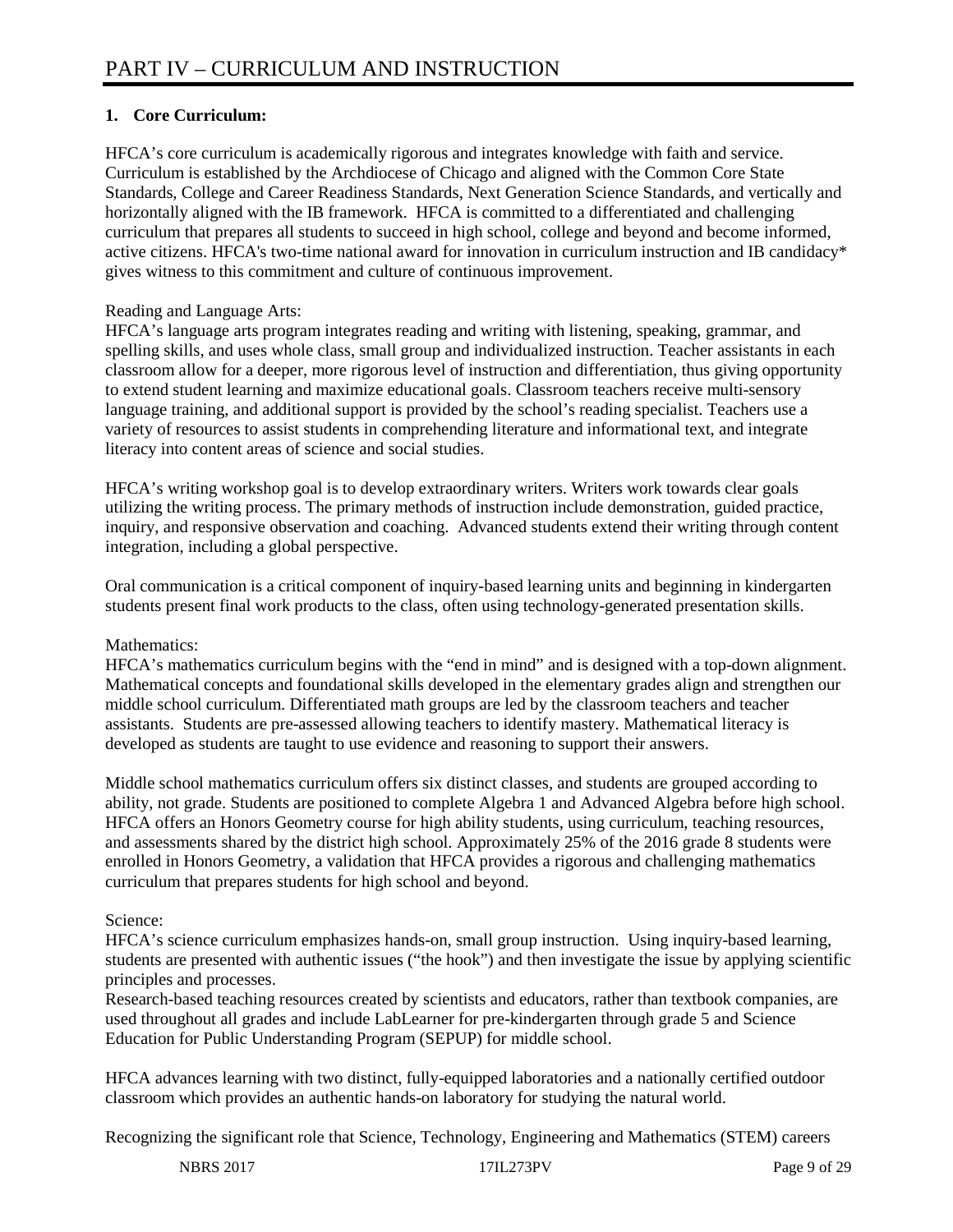play in the future workforce, HFCA offers a robust STEM program. The middle school's rigorous curriculum is significantly expanded to include a two-hour weekly "hands-on/minds-on" STEM class. This program was recognized nationally for its innovation. Students annually rotate through four modules and include presentations from STEM professionals. Currently, students are studying forensic science, space missions, solar energy and high altitude balloon launch. Upon graduation, students will have completed twelve STEM modules gaining exposure to authentic experiences and an introduction to a variety of careers.

#### Social Studies/ Civic Engagement:

Social studies instruction uses inquiry-based learning and focuses on history, geography and our place in our society. The curriculum is enhanced with field trips to the community, museums, and a four-day trip to Washington, D.C. in grade 8.

Many of the social studies units are tied to Catholic social teachings which call us to develop knowledgeable, caring and participatory global citizens who actively participate in political, economic, social, and cultural aspects of society. Likewise, the IB framework encourages intercultural understanding and global engagement.

HFCA's pre-kindergarten curriculum is aligned with Illinois Early Learning and Development Standards and provides play-based experiences that develop age-appropriate cognitive, social, emotional, linguistic, and physical skills. Pre-reading skills lay the foundation for primary grades' reading and language arts curriculum resulting in most kindergarten students becoming successful readers during the fall. The curriculum also includes writing centers, pre-mathematics, science, Spanish language instruction, music and physical education. Inquiry-based learning is introduced, and monthly STEM sessions introduce concepts like force and motion, ramps, and physical changes in a hands-on manner. The curriculum creates a seamless continuum of learning that extends through middle school.

## **2. Other Curriculum Areas:**

HFCA is committed to developing the whole child and integrates the arts, physical education, Spanish, technology and religion into content areas. Staff dedicated to Art, Music, Spanish, and Physical Education attend professional development, IB training, and collaborate with classroom faculty to effectively integrate their respective curriculum into core content areas for all students.

## Visual Art:

Students learn basic art and design concepts and are introduced to art history and the work of various artists. Emphasis is on creativity and providing experience in various art media including paint, pencils, crayons, clay, and multimedia. The spacious art room is equipped with a kiln. Students' art is displayed throughout the school and posted on Artsonia, an online art gallery. Middle school students utilize their writing skills to reflect on the artistic process. Kindergarten through grade 5 meet once a week for one hour. Middle school students meet twice a week for forty-five minutes each session.

## Music and Performing Arts:

Music is taught to students beginning in pre-kindergarten and continues through grade 8. Students learn through singing, movement, listening, and playing basic rhythm instruments at the appropriate grade levels. The Music teacher leads three grade level choirs. Band instruction is optional and is available beginning in grade 5.

Students in kindergarten through grade 5 participate in a musical performance. Middle school students have increased exposure to the performing arts. HFCA collaborates with nearby Harper College and has access to the college's adjunct Drama instructors and their Performing Arts facilities. Middle school students meet during the college's winter break for a one week concentrated performing arts module consisting of 15 hours. HFCA students write and perform a wide range of artistic expression including improvisation, dramatic reading, and creative movement. A musical performance is presented each spring.

Music classes for kindergarten through grade 5 meet twice a week for 30 minutes and grades 6 through 8 meet once a week for 45 minutes.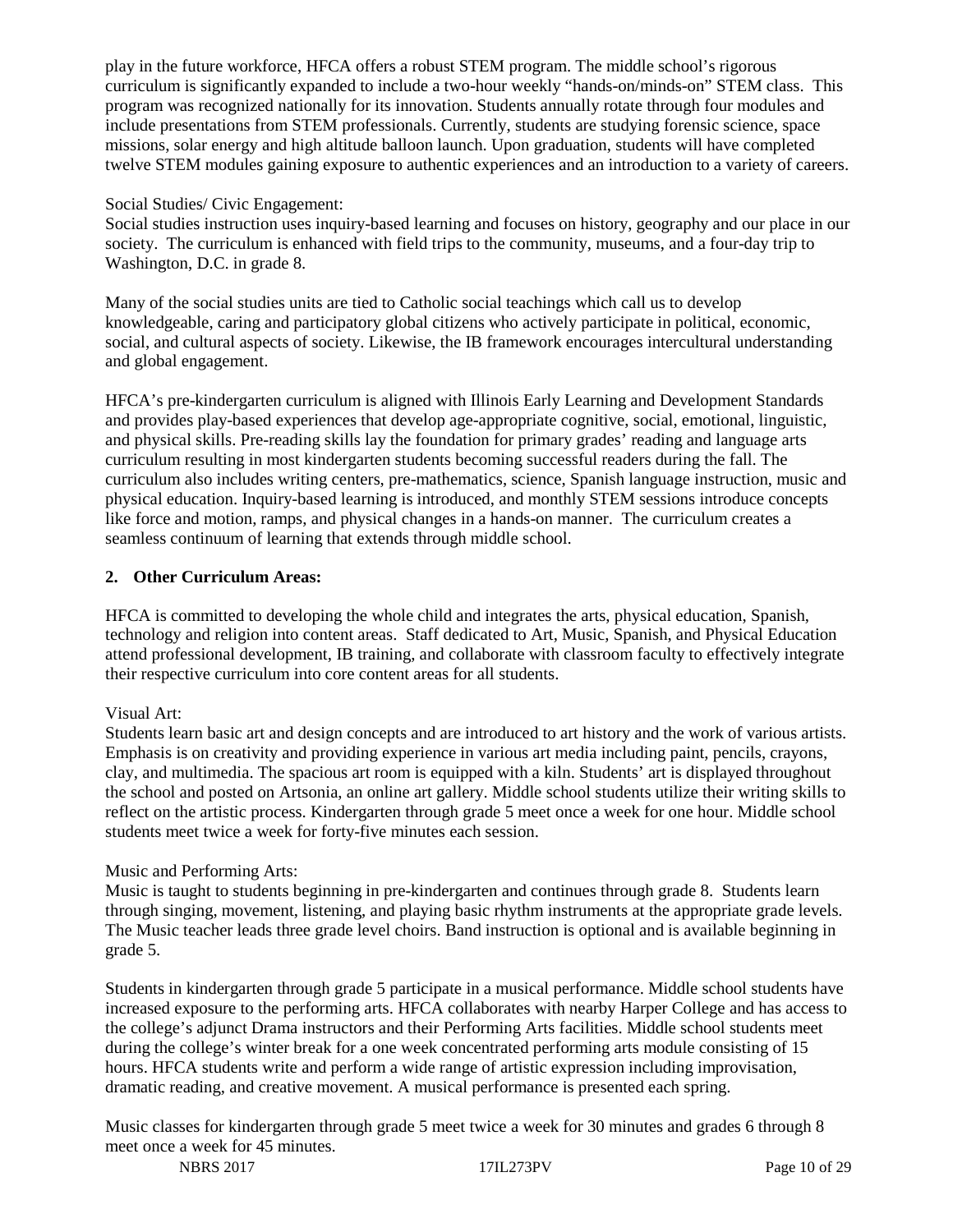#### Physical Education:

Physical Education encompasses teaching small and large motor skills, physical exercise, team sports, health, and nutrition. The students have Physical Education two times a week for 30-45 minute periods. Students participate in warm up activities, then most often group or team sports or games.

#### Spanish Language:

Spanish instruction is delivered primarily in Spanish and is taught by native Spanish speakers. Instruction begins in pre-kindergarten and continues through grade 8 and focuses on basic vocabulary development, grammar, spelling and conversational Spanish, and the history and culture of Spanish-speaking peoples. Kindergarten through grade 5 meet twice a week for thirty minutes. Holy Family Catholic Academy is in compliance with the program's foreign language requirements.

Middle school students receive Spanish instruction three times a week for forty-five minute classes. The goal of the middle school Spanish program is to prepare students for Spanish II upon entering high school. HFCA uses the high school Spanish I curriculum and completes it during middle school. Along with the high school textbook, students also use an online text and Internet practice activities.

#### Technology:

HFCA enhances students' learning by integrating technology routinely and transparently into the curriculum. There is no separate technology class. Research and information fluency are integral to students' education, and students learn to access, organize, evaluate, and communicate information as they are working. Classrooms are equipped with interactive projectors and devices including iPads, Chromebooks, desktops and laptops. Technology supports student-centered project-based learning and thus an actively engaged student invested in his/her learning. The Technology Coach collaborates with our faculty and identifies relevant technology that differentiates instruction and enhances our rigorous curriculum. Students have access to 1:1 technology in their classrooms. Kindergarten through grade 2 use iPads, grades 3-5 are introduced to cloud computing through the use of Chromebooks. Middle school uses a variety of laptops and tablets. HFCA invested in its wireless infrastructure to ensure support of wireless connection in every classroom.

#### Religion:

Religion is integrated into all subject areas. The school community begins each day with a shared prayer followed by individual intentions in each classroom. Students attend Mass weekly and lead the community in readings and song. In addition to the Archdiocesan curriculum, inquiry-based learning units often involve a call to action. Cross-grade level groups meet in "Neighborhoods" and work together to support the local community, the greater area and international needs.

#### **3. Instructional Methods, Interventions, and Assessments:**

Instruction at HFCA consists of actively engaged students in small groups, teacher led centers, or teams. Instruction through traditional lecture style is minimal. Inquiry learning provides a "hands-on, minds-on" approach to science and social studies units.

HFCA begins each school year with all students completing assessments in reading, writing, and mathematics. Teachers utilize AIMSweb benchmark testing for reading and mathematics, and writing prompts are given to assess writing skills. These assessments inform instruction and determine differentiated groups within each classroom. Additional assessments are administered in January and May. Teachers discuss the data results with those at the same grade level, across grade levels, and share their findings with parents and students. In addition to AIMSweb benchmarks, students in kindergarten-grade 5 are assessed using the Fountas and Pinnell Benchmark Assessment System. Teachers alternate reading fiction and nonfiction texts with this tool to better understand comprehension with different genres. Middle school students initially take the Orleans Hanna Algebra Prognosis Test for placement into math courses as well as an end of year course final.

NBRS 2017 17IL273PV Page 11 of 29 Beginning in 2016, students in grade 3 through grade 8 were administered the ACT Aspire Summative Test.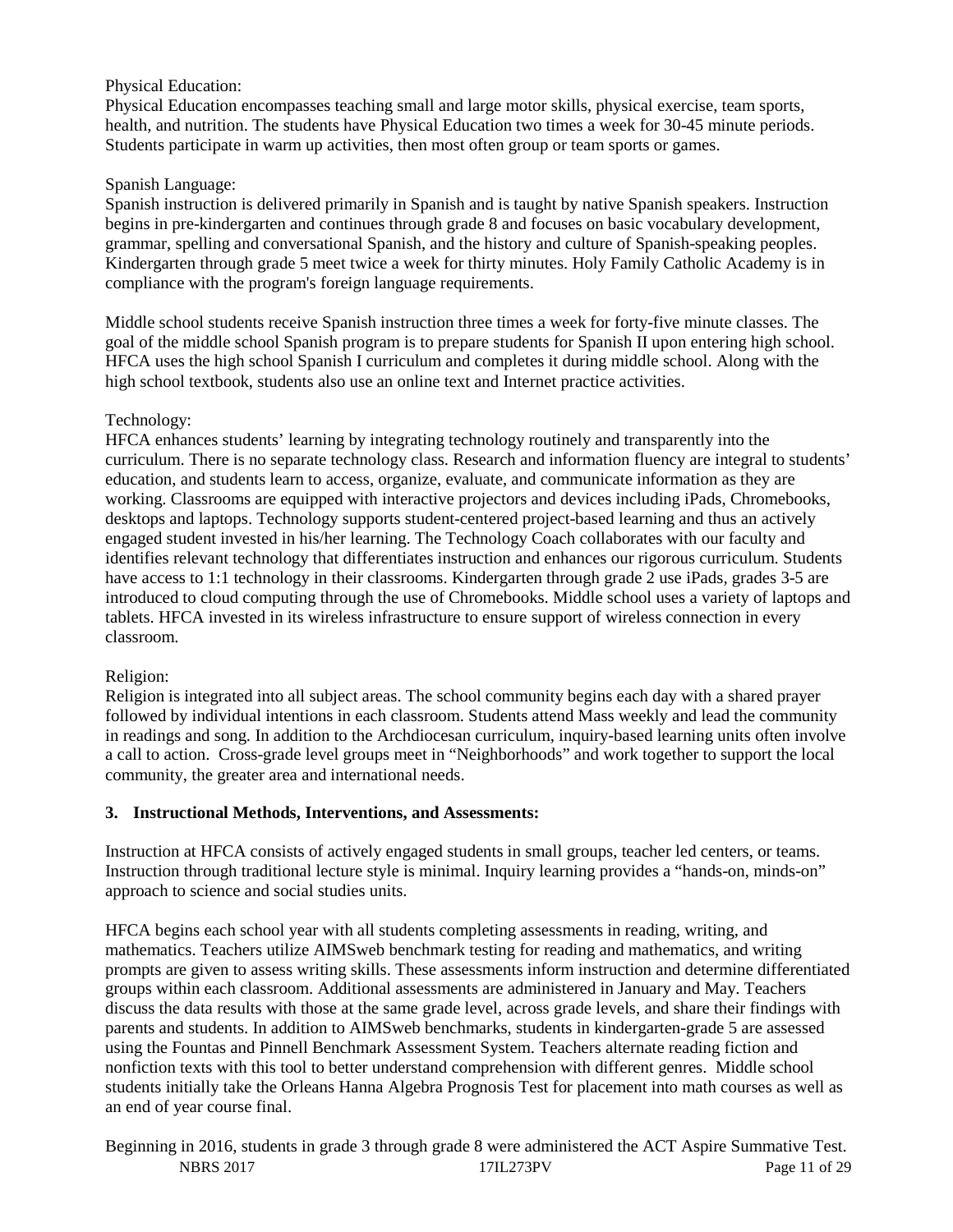HFCA students performed at or above the Archdiocesan averages for all content areas and significantly above the national averages. Students also take the ACT Aspire interim assessment, which allows students more opportunities to practice rigorous test questions and provides HFCA immediate feedback in the areas of reading, English, mathematics, and science. Students' individual scores are reviewed thoroughly, and strengths as well as areas in need of support are identified. Teachers also use this information to further create small group, targeted instruction.

HFCA leadership and teachers discuss the results of all assessments and make plans for continuous school improvement. Teachers target standards that can be strengthened. For example, during the 2016-2017 school year, HFCA's Continuous School Improvement Plan is focused on lesson plans aimed at improving the reading strand of Integration of Knowledge and Ideas. Additionally, the leadership has identified writing as an area of focus in our current school improvement process and recently attended professional development with other leaders to improve student outcomes in writing.

Having both a teacher and teacher assistant in classrooms allows the Academy to create small literacy and math groupings. Typically, there is one below level group, two on grade level groups and an above level group; however that may vary based on the students' needs. Response to Intervention (RtI) and Restorative Practices and Discipline helps HFCA staff intervene promptly to students struggling academically, socially, emotionally, and behaviorally.

HFCA's reading specialist works with students with diagnosed reading disorders or those that are performing below grade level expectations. The reading specialist utilizes the Wilson reading program, Visualizing and Verbalizing, and will soon use the Fountas and Pinnell Leveled Literacy Intervention System. She not only provides her own plan for students based on her individual or small group assessments, but also supplements the work that takes place in the classroom.

Recognizing the importance of keeping children academically engaged over the summer, HFCA teachers create summer learning packets for pre-kindergarten through grade 8 students that include reading and math practice activities.

Upon graduation, student's high school achievement is also monitored. Surveys completed by students, parents and high school administrators indicate that HFCA students are academically prepared, participate in clubs and extracurricular activities and successfully transition to high school. This is a true measure of the effectiveness of the learning strategies and approaches used at HFCA.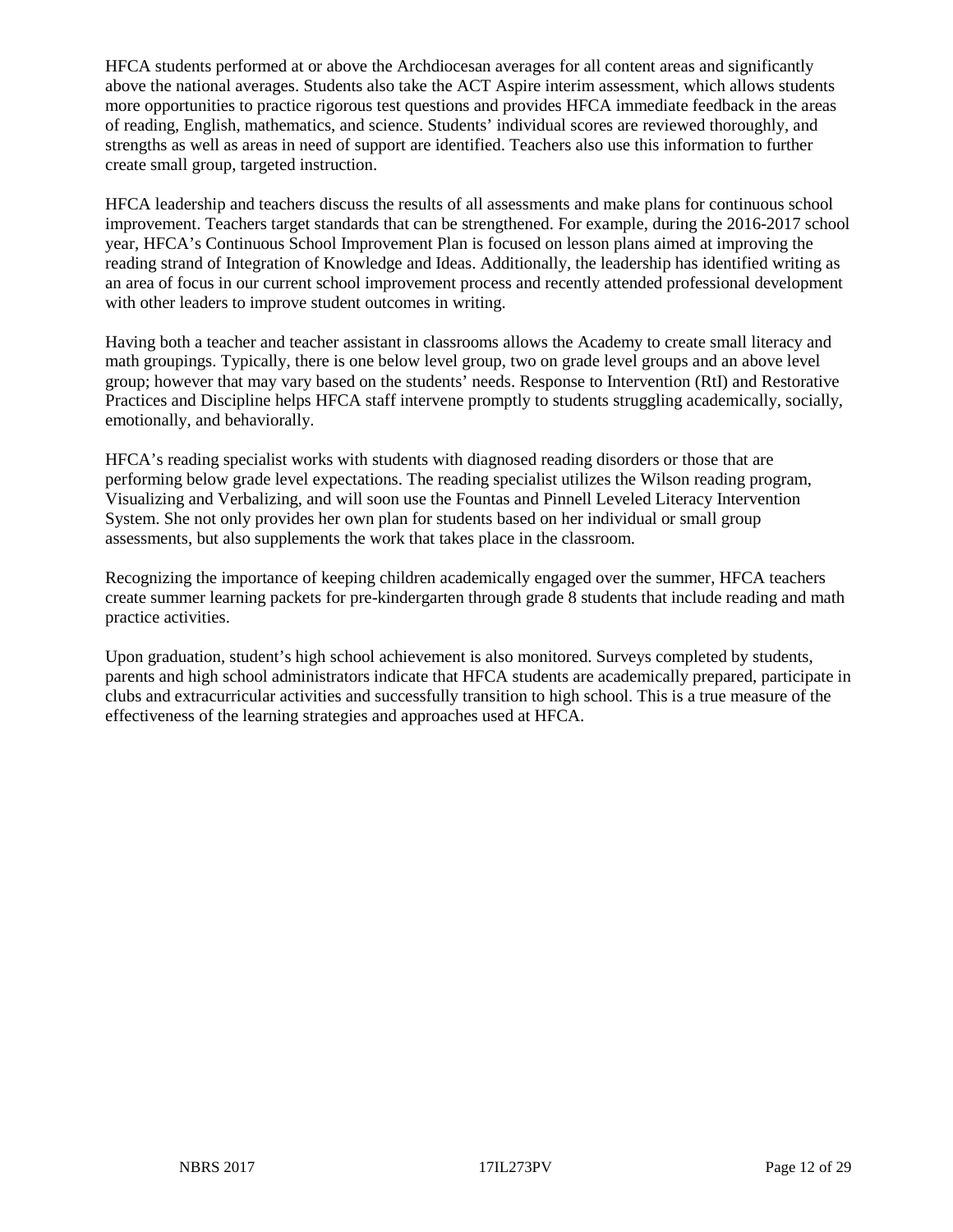## **1. School Climate/Culture:**

The foundation of HFCA's culture and mission is to develop leaders, thinkers grounded in faith.

HFCA students are leaders. Leadership competencies are taught in the primary grades by focusing on the social and emotional traits of effective leaders including integrity, empathy and conflict resolution. Goal setting and self-evaluation are integrated throughout the curriculum.

HFCA students are thinkers. Its "thinking curriculum" focuses on problem solving through differentiated instruction and inquiry-based learning. Students learn the value of teamwork as they collaborate in problem solving and together create a final product that demonstrates student learning.

HFCA students are grounded in faith. They learn that we are all called, no matter our age, to learn about important issues, seek to affect change, and respond to people in need. Many inquiry-based learning units are tied to Catholic social teachings, and students learn to examine multiple solutions through a moral, ethical lens.

As an organization, HFCA also follows this mission. During its brief history, HFCA has been recognized as a leader nationally and in the Archdiocese of Chicago, the nation's largest private school system. The school has welcomed observations from preschool, elementary, middle school and high schools teachers interested in HFCA's curriculum and instruction. HFCA intends to continue this practice upon completion of its candidacy and authorization as an International Baccalaureate World School Primary Years Programme.

HFCA has been a thinker in thoughtfully researching data-driven best practices in education and instilling a culture of continuous improvement.

HFCA is grounded in faith. It diligently works to create a warm and welcoming environment that promotes service to others, spiritual growth, and moral decision making. Families of all Christian and non-Christian faiths are welcomed and respected.

HFCA's dedicated teaching staff commits itself to the vision of the school and continually works to improve all aspects of HFCA. Over 75% of HFCA's teachers in kindergarten through grade 8 have advanced degrees. Teachers are supported by leadership and work closely with colleagues in professional learning communities, training, and mentoring to implement best practices in curriculum and instruction.

HFCA's parent community likewise supports and commends the teaching staff. The Parent Association hosts staff luncheons, provides monthly "teacher treats," and sponsors a week-long Teacher Appreciation celebration that recognizes the trust, appreciation and dedication of these consummate professionals.

## **2. Engaging Families and Community:**

HFCA was founded by a small, grassroots group of dedicated parents interested in a warm and welcoming, innovative, faith-based school. Foundationally, there was a commitment to engaging families and the larger community. It is often said, when a new student enrolls at HFCA he or she does not enter alone; his or her family enters with him or her. HFCA's admission process includes a school tour, meeting with the principal, and a shadow day for the student. At each step in this process, the new student and family are welcomed and become part of the vision and mission of the school.

Embracing parents as partners has helped grow HFCA from 29 students in 2002 to over 450, and greatly contributed to the vitality of the school. Many of HFCA parents provide professional assistance in the governance of the school as members of the School Advisory Board as well as guest speakers in our classrooms. Parents have partnered with faculty in exposing students to a variety of careers including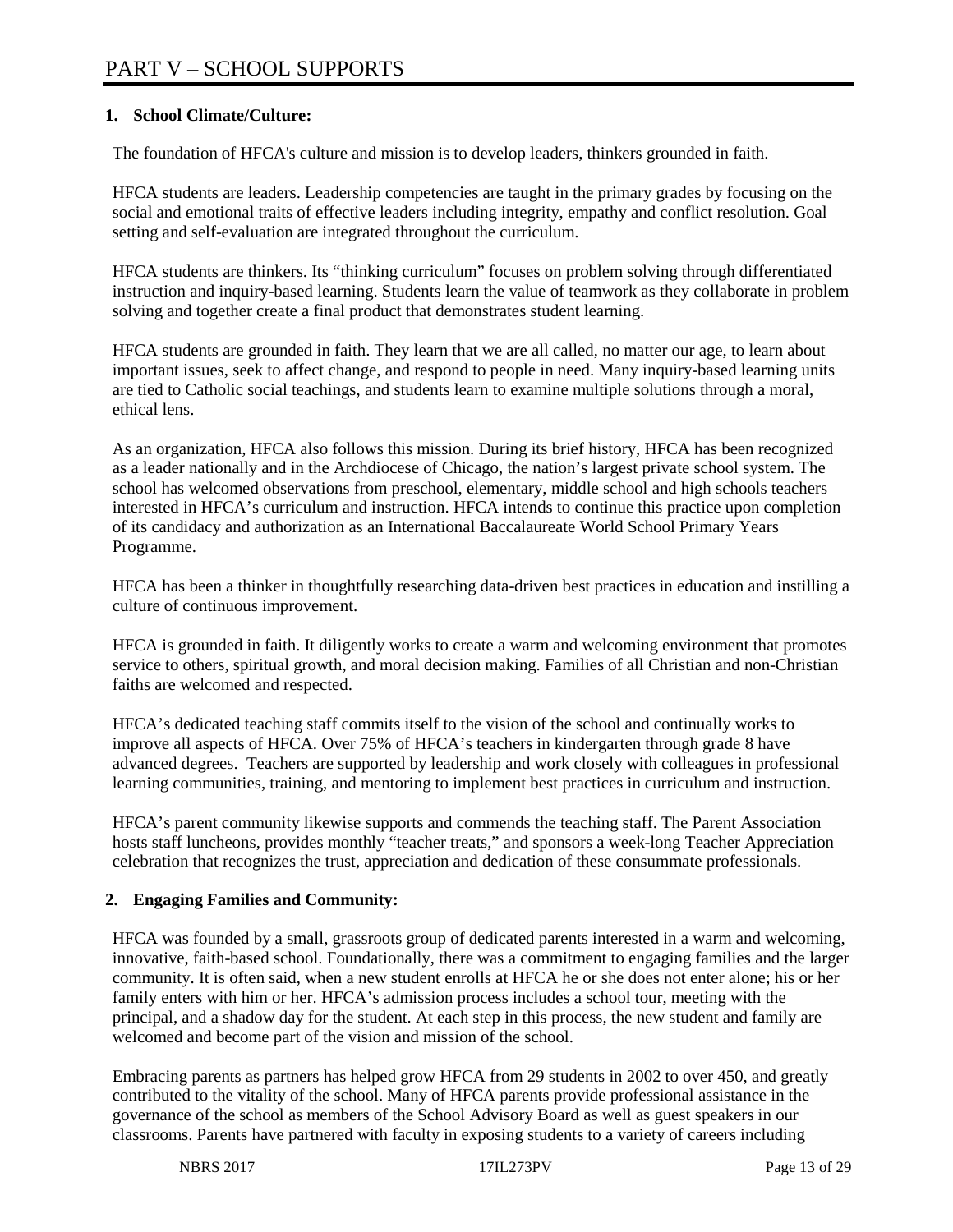forensic science, aviation, technology, medicine, and graphic design.

This contribution is applauded by HFCA's faculty and staff. Annually, the faculty, as servant leaders, provide two breakfasts for students and parents in gratitude for this important partnership.

As a private school, fundraising is always critical. HFCA parents and members of the larger community have annually generated significant financial support at the annual Gala.

Communication plays a significant role in building and maintaining family engagement. HFCA uses multiple strategies to connect with parents. The school hosts many parent education events covering such issues as resiliency, effective parenting strategies, and Internet safety. While some of these events are held at the school, others are webinars or podcasts that can be attended off-site. Communication strategies also include newsletters, blogs, Twitter, Facebook, and Pinterest posts and regularly submitted articles to the local online newspapers. Our school's SchoolRush! application functions as an in-house Twitter where parents can receive messages, reminders, and photos about daily happenings at school and in their child's classroom.

HFCA is also committed to building relationships with the area public and Catholic high schools attended by HFCA graduates. HFCA takes the goal of preparing students for high school and beyond very seriously and regularly reviews curriculum with the respective high schools. Communicating curriculum enhancements establishes credibility for HFCA and also provides an opportunity to advocate for proper course placement.

#### **3. Professional Development:**

HFCA is committed to providing high quality professional development to its teachers as implementing best practice resources and strategies leads to increased student performance. The leadership of HFCA routinely takes advantage of opportunities to grow and, in turn, lead the staff. Each year, teachers participate in professional development during six early release days, six or more staff development days, and twice a month staff meetings devoted to on and off-site professional development.

HFCA asks all faculty members to participate in professional development, including office staff and teacher assistants. It is important for all those who work with students to use a common language and shared philosophy when interacting with the student body. More than 40 hours of professional development have been provided to date this year. Teachers have participated in an all school retreat, Lab Learner science lab training, Nature Explore outdoor classroom workshop, Restorative Discipline Training, and an anxiety presentation by a licensed clinical social worker.

Staff days have included in-depth analysis ACT Aspire test results, in-service meetings on new curricular materials, IB inquiry unit writing and assessment training, and Continuous School Improvement Plan (CSIP) planning. The early release days allow for the early childhood, primary, intermediate and middle school teams to meet. Technology training is a part of each early release afternoon. Topics covered include coding, Google Classroom and Quizzes, Osmo, Code-a-pillar, a variety of instructional iPad applications, SchoolRush!, and the new InFocus interactive whiteboard. End of the year staff days allow for additional professional development for the coming new year allowing teams to reflect upon the units taught during the year, and plan changes for the following year. Teachers continue to collaborate not only with their grade level teachers, but also across grades and with content area teachers.

In addition to whole school opportunities for growth, each contracted teacher may use up to \$1200 toward professional development of his/her choice. Teachers pursue graduate degrees, attend IB workshops, and attend Office of Catholic Schools workshops as well as other educational organizational conferences. HFCA is awarded Title IIA funds, as well, and these support both professional development related to school-wide goals and individual teacher goals. As teachers return from off-site professional development, they are expected to share their learning with their peers.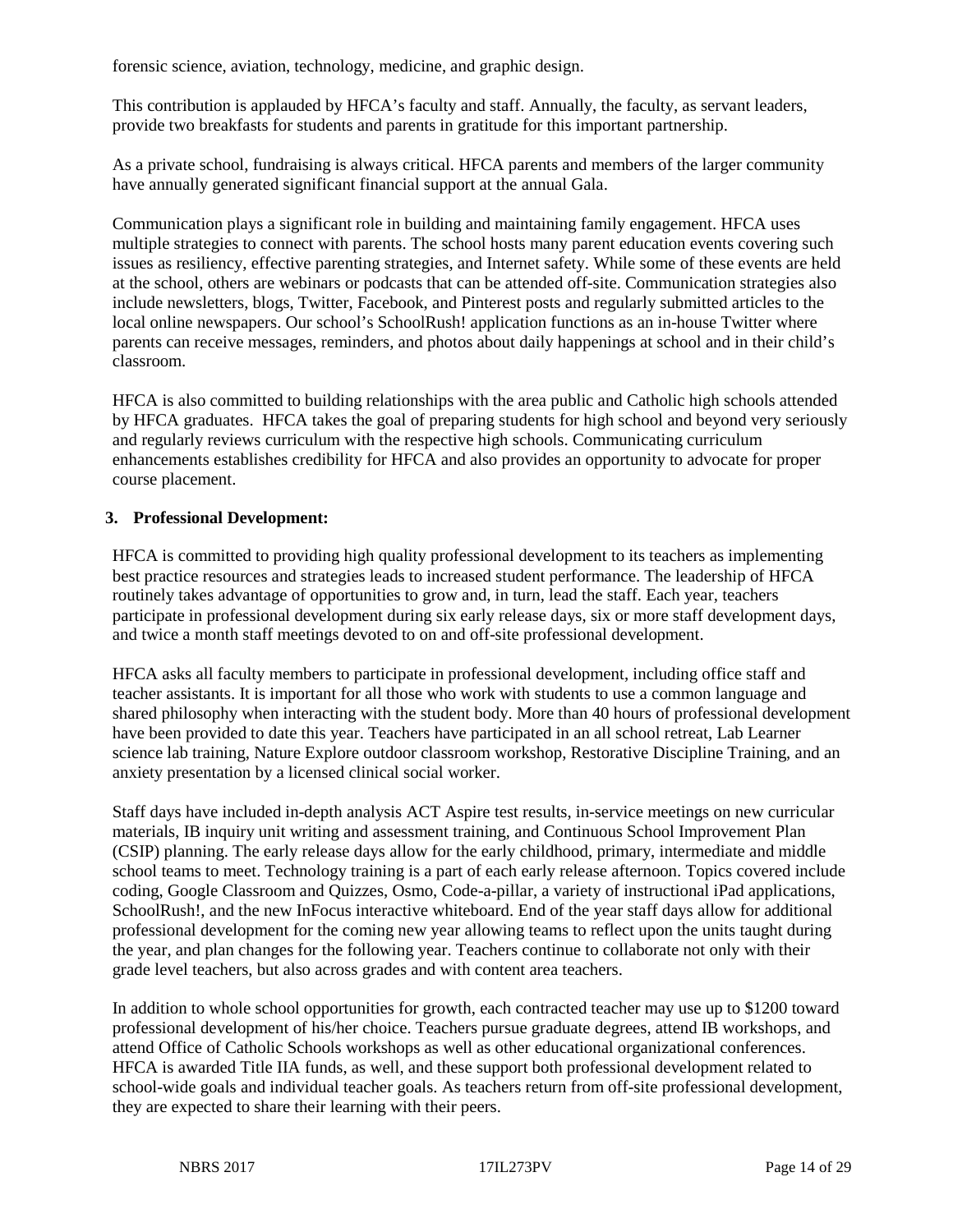#### **4. School Leadership:**

The principal and assistant principal are the instructional leaders of HFCA. Both administrators have two Masters' Degrees, each with an advanced degree in leadership, and share the same philosophy in being fully integrated into all aspects of the school. They are very involved in the school day including visiting classrooms, conducting informal and formal observations, meeting with individual staff on a bi-weekly or monthly basis, attending team meetings, hiring and inducting new staff, overseeing the budget and operations, meeting with parents and new families, assessing data, and leading professional development.

The leadership team of Holy Family Catholic Academy involves a plethora of staff and volunteers. The principal and assistant principal are supported by a Director of School Development, the Building Leadership Team, comprised of faculty from preschool, primary, intermediate and middle school, the IB Leadership Team, the IB Coordinator, a school counselor, an office manager, a bookkeeper, the School Advisory Board, the Parent Association, and the Pastor of Holy Family Catholic Community. All of these members work closely and confer on a regular basis to ensure their shared vision reaches fruition.

HFCA and all stakeholders are committed to the mission of "Leaders, Thinkers, Grounded in Faith." Every member of the community is dedicated to sharing his/her gifts, talents, and expertise in conjunction with the principal and assistant principal. HFCA's exemplary staff of leaders focus 100% of their efforts on what is best for students and create a positive, caring environment for all to thrive. The principal's and assistant principal's inclusive, lead by example style empowers and encourages leadership among staff, thus investing staff to the school and children.

HFCA leadership collaborates with a variety of colleagues and other local principals. The principal is a member of the Archdiocese of Chicago's Curriculum Advisory Committee charged with reviewing and recommending system-wide curriculum enhancements and has developed working relationships with area high school administrators ensuring HFCA's curriculum best positions its graduates to succeed in high school and beyond. These relationships have also including guest high school teachers instructing at HFCA.

HFCA would not be complete without its student leadership. With support from their teachers, students model positive leadership for other students through Student Council, morning announcements, IB Attributes and Learner Profiles, essential agreements, and a Restorative Discipline program that promotes and highlights positive student behaviors and problem solving techniques. Shared leadership directly and positively influences the community of HFCA.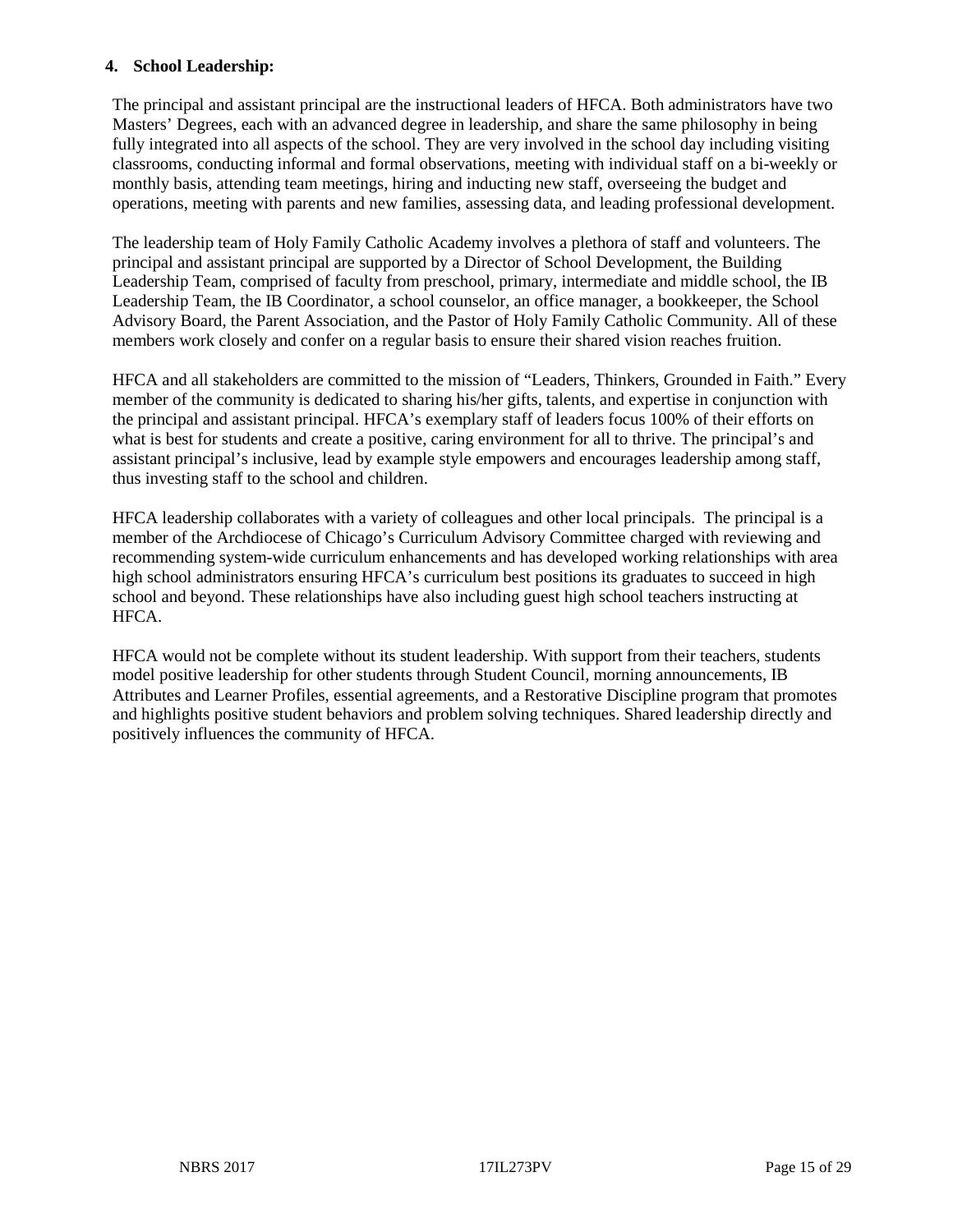# PART VI – STRATEGIES FOR ACADEMIC SUCCESS

At HFCA, a defining strategy for academic success is a multi-tiered approach to differentiated instruction and learning. All students are progress monitored for placement and receive small group instruction. Additionally, pre-assessments are administered in any given content area allowing for fluid instruction between groupings based on student data, thus maximizing learning opportunities as well as building confidence. A hallmark of HFCA is two instructors in every class from pre-kindergarten through grade 5, allowing classroom teachers to create up to four instructional levels utilizing their teaching assistants. HFCA further differentiates mathematics by placing students in the appropriate mathematical level and not binding them to a grade level program. This is supported by having a department chair who monitors the entire mathematical program. Additionally, four designated middle school mathematics teachers support the curriculum and instruction in kindergarten through grade 5.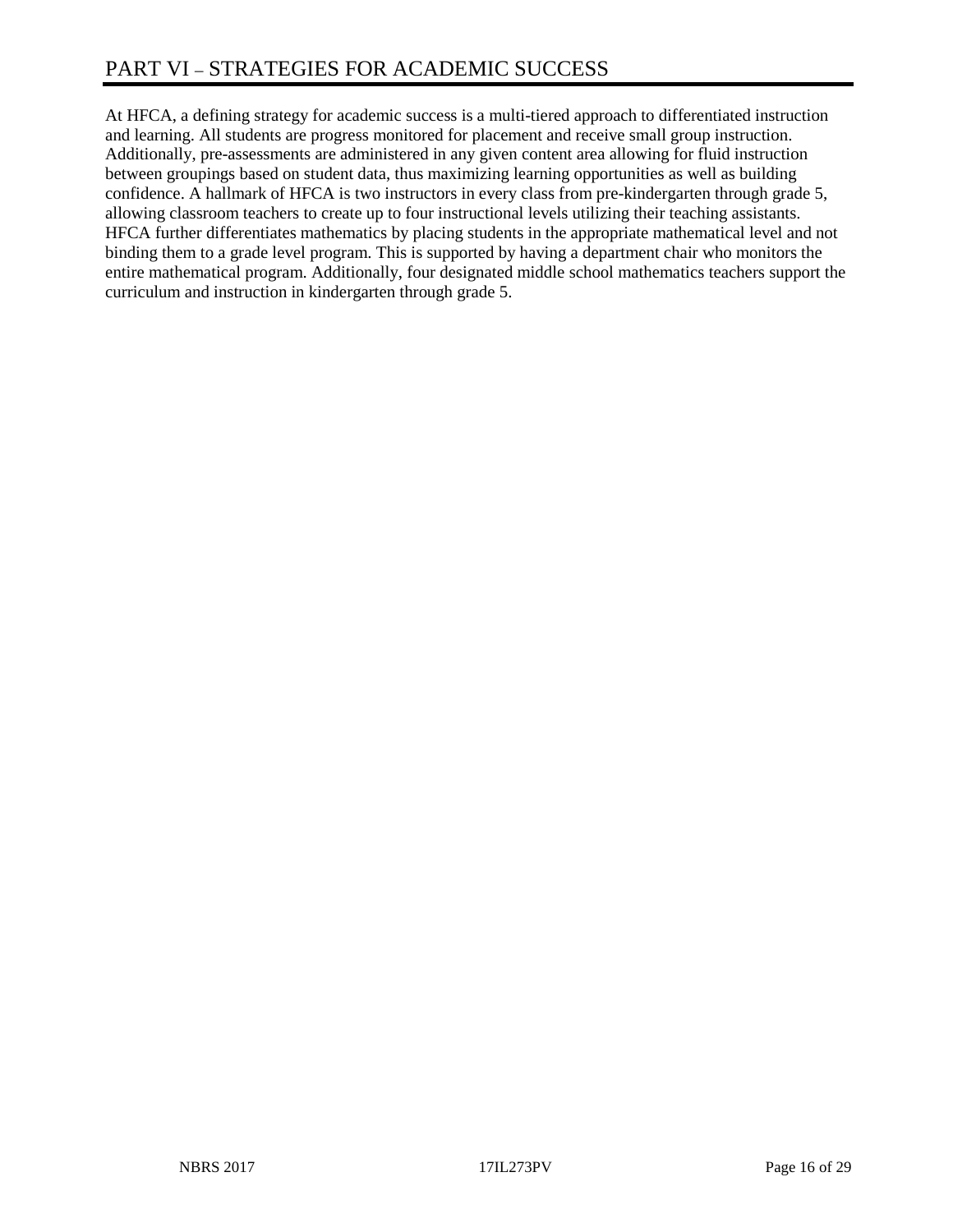# PART VII – NON-PUBLIC SCHOOL INFORMATION

1. Non-public school association(s): Catholic

Identify the religious or independent associations, if any, to which the school belongs. Select the primary association first.

| 2. | Does the school have nonprofit, tax-exempt $(501(c)(3))$ status?                                       | Yes X  | No. |
|----|--------------------------------------------------------------------------------------------------------|--------|-----|
| 3. | What is the educational cost per student?<br>(School budget divided by enrollment)                     | \$6900 |     |
| 4. | What is the average financial aid per student?                                                         | \$2138 |     |
| 5. | What percentage of the annual budget is devoted to<br>scholarship assistance and/or tuition reduction? | 12%    |     |
| 6. | What percentage of the student body receives<br>scholarship assistance, including tuition reduction?   | 50%    |     |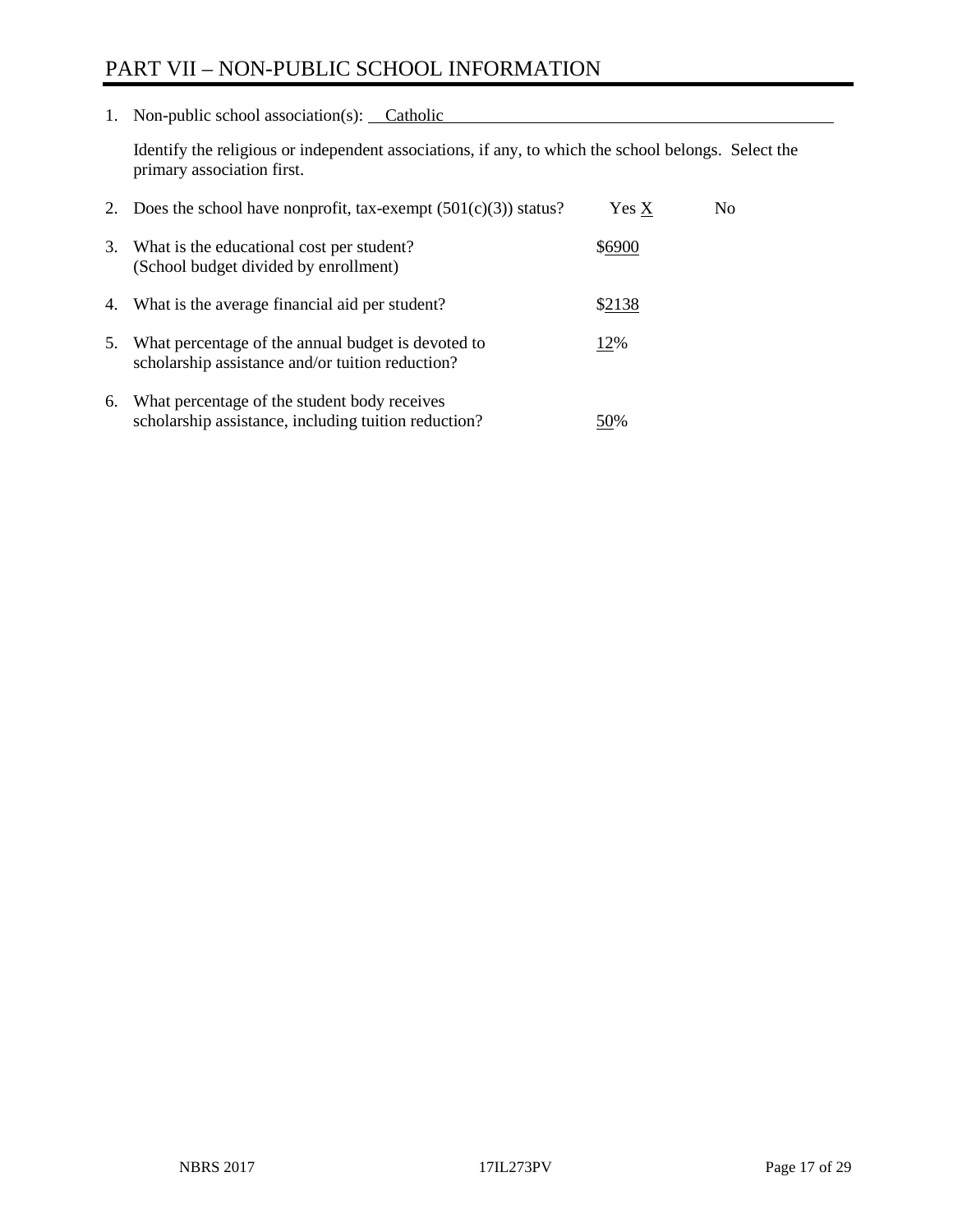## PART VIII – ASSESSMENT RESULTS FOR NORM-REFERENCED TESTS

## **REFERENCED BY NATIONAL NORMS**

**Subject:** Math **Test:** Aspire **Grade:** 3 **Edition/Publication Year:**  $\frac{2015}{ }$  **Publisher:**  $\frac{ACT}{ }$  Scores are reported here

**as:** Scaled scores

| School Year                                | 2015-2016 |
|--------------------------------------------|-----------|
| Testing month                              | Apr       |
| <b>SCHOOL SCORES</b>                       |           |
| <b>Average Score</b>                       | 417       |
| Number of students tested                  | 41        |
| Percent of total students tested           | 100       |
| Number of students alternatively assessed  | $\theta$  |
| Percent of students alternatively assessed | $\theta$  |
| <b>SUBGROUP SCORES</b>                     |           |
| 1. Other 1                                 |           |
| <b>Average Score</b>                       |           |
| Number of students tested                  |           |
| 2. Other 2                                 |           |
| <b>Average Score</b>                       |           |
| Number of students tested                  |           |
| 3. Other 3                                 |           |
| <b>Average Score</b>                       |           |
| Number of students tested                  |           |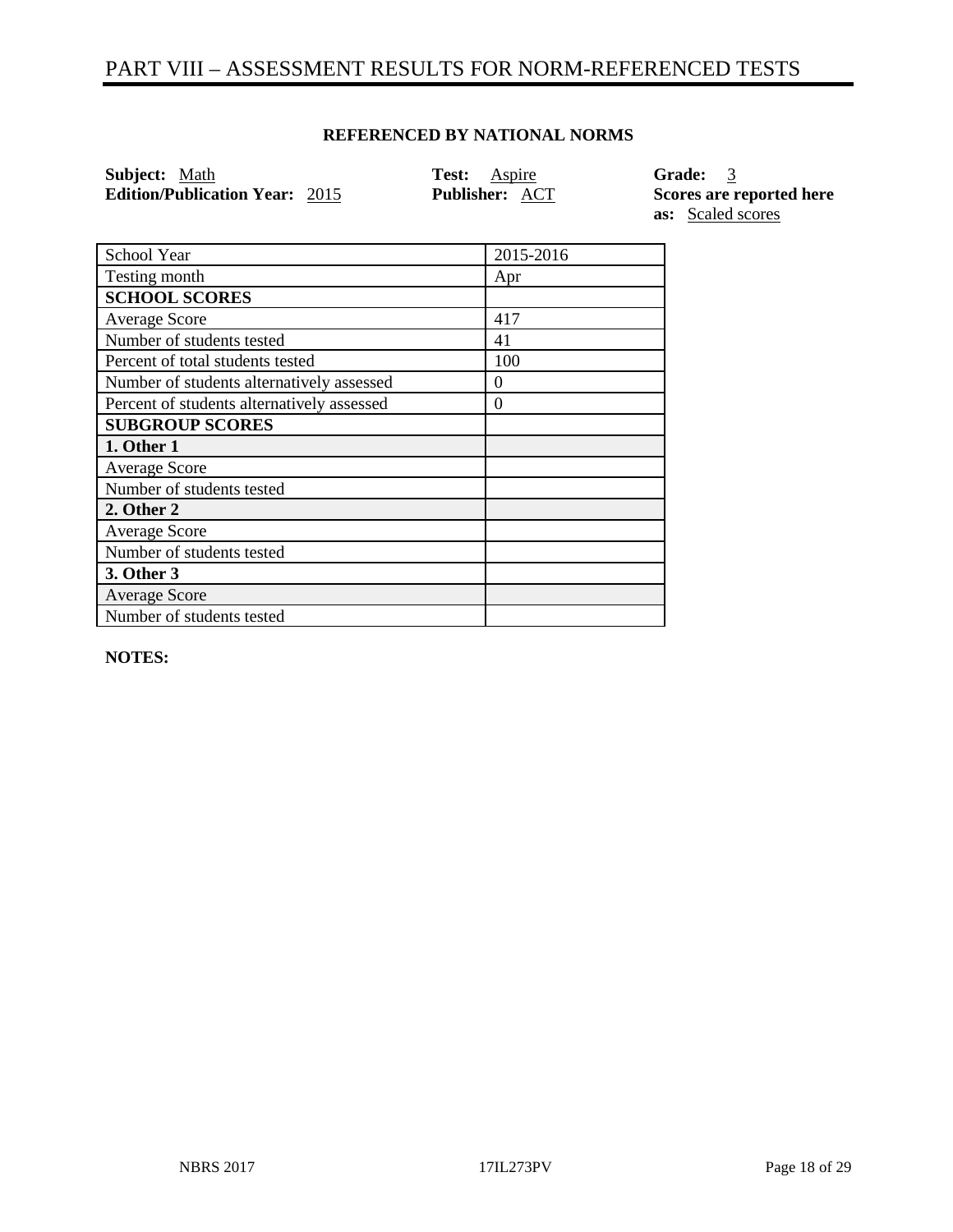| Subject: Math                         | <b>Test:</b> Aspire   | Grade: 4                 |
|---------------------------------------|-----------------------|--------------------------|
| <b>Edition/Publication Year: 2015</b> | <b>Publisher: ACT</b> | Scores are reported here |
|                                       |                       | <b>as:</b> Scaled scores |

School Year 2015-2016 Testing month Apr **SCHOOL SCORES** Average Score 2012 | 421 Number of students tested 37 Percent of total students tested 100 Number of students alternatively assessed 0 Percent of students alternatively assessed 0 **SUBGROUP SCORES 1. Other 1** Average Score Number of students tested **2. Other 2** Average Score Number of students tested **3. Other 3** Average Score Number of students tested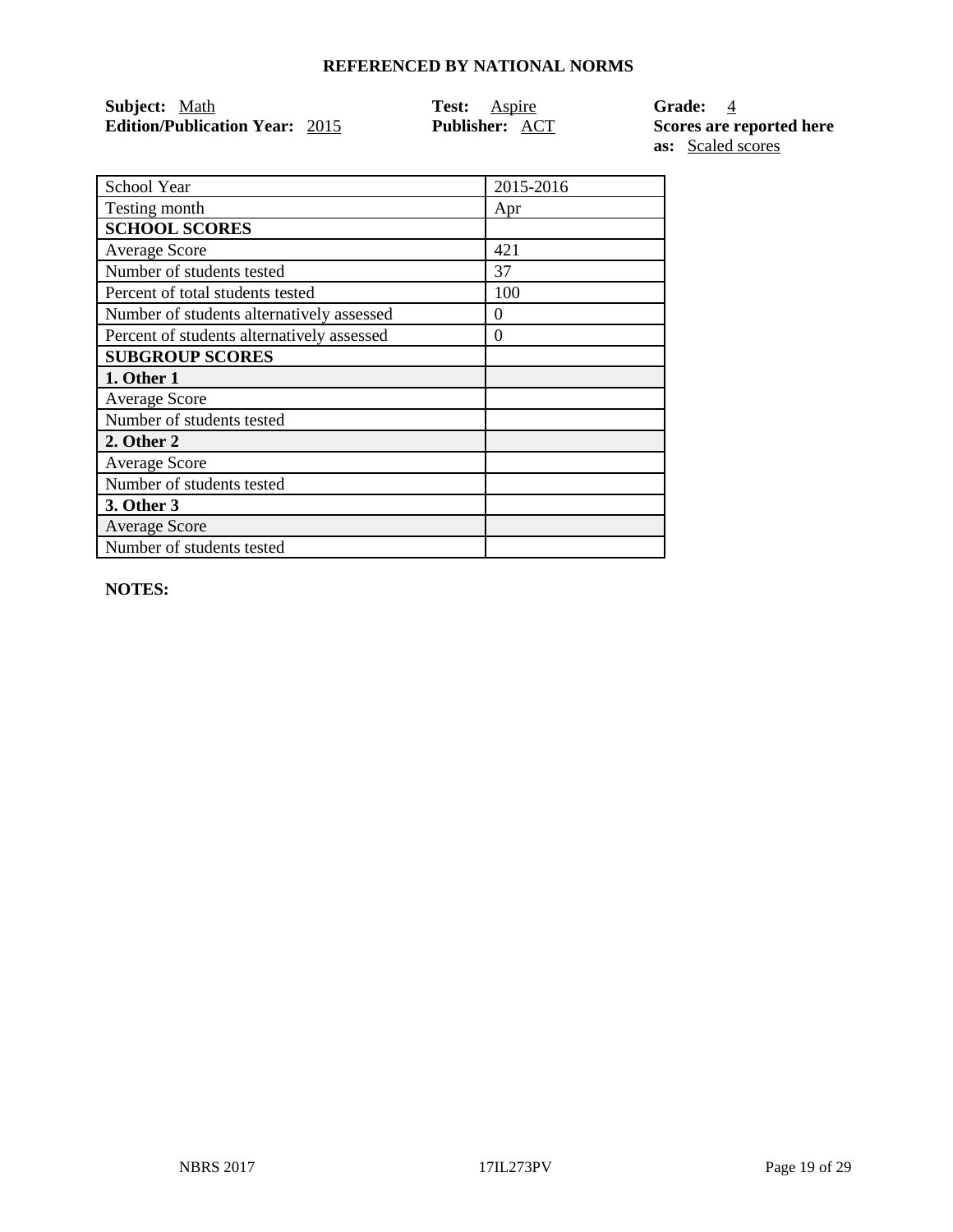| <b>Subject:</b> Math                  | <b>Test:</b> Aspire   | $\overline{5}$<br><b>Grade:</b> |
|---------------------------------------|-----------------------|---------------------------------|
| <b>Edition/Publication Year: 2015</b> | <b>Publisher: ACT</b> | <b>Scores are</b>               |
|                                       |                       |                                 |

**E** reported here **as:** Scaled scores

| School Year                                | 2015-2016 |
|--------------------------------------------|-----------|
| Testing month                              | Apr       |
| <b>SCHOOL SCORES</b>                       |           |
| <b>Average Score</b>                       | 425       |
| Number of students tested                  | 43        |
| Percent of total students tested           | 100       |
| Number of students alternatively assessed  | 0         |
| Percent of students alternatively assessed | $\Omega$  |
| <b>SUBGROUP SCORES</b>                     |           |
| 1. Other 1                                 |           |
| <b>Average Score</b>                       |           |
| Number of students tested                  |           |
| 2. Other 2                                 |           |
| <b>Average Score</b>                       |           |
| Number of students tested                  |           |
| 3. Other 3                                 |           |
| <b>Average Score</b>                       |           |
| Number of students tested                  |           |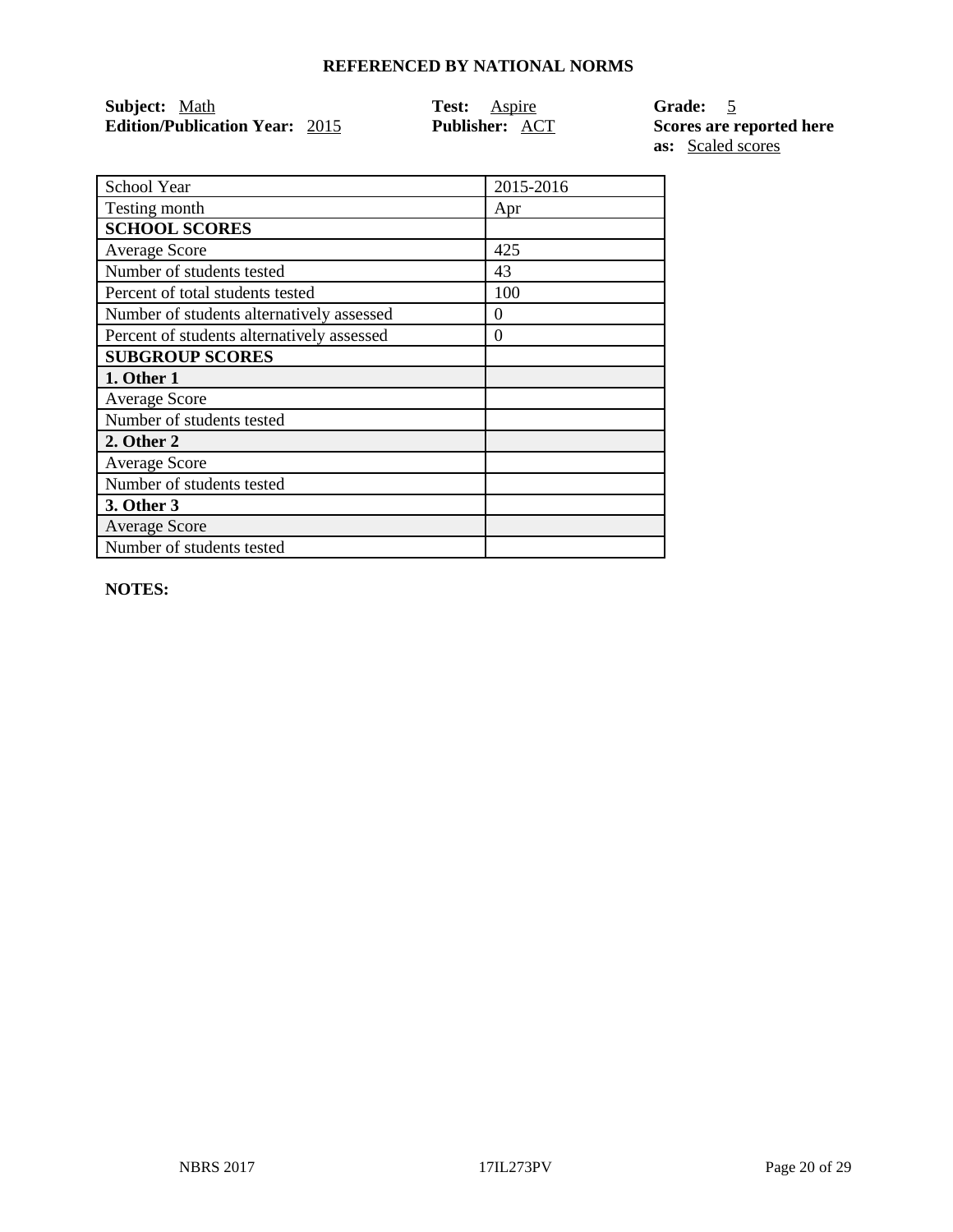| Subject: Math                         | <b>Test:</b> Aspire   | $6\overline{6}$<br><b>Grade:</b> |
|---------------------------------------|-----------------------|----------------------------------|
| <b>Edition/Publication Year: 2015</b> | <b>Publisher: ACT</b> | <b>Scores are</b>                |
|                                       |                       |                                  |

**E** reported here **as:** Scaled scores

| School Year                                | 2015-2016 |
|--------------------------------------------|-----------|
| Testing month                              | Apr       |
| <b>SCHOOL SCORES</b>                       |           |
| <b>Average Score</b>                       | 427       |
| Number of students tested                  | 38        |
| Percent of total students tested           | 97        |
| Number of students alternatively assessed  | $\Omega$  |
| Percent of students alternatively assessed | 0         |
| <b>SUBGROUP SCORES</b>                     |           |
| 1. Other 1                                 |           |
| <b>Average Score</b>                       |           |
| Number of students tested                  |           |
| 2. Other 2                                 |           |
| <b>Average Score</b>                       |           |
| Number of students tested                  |           |
| 3. Other 3                                 |           |
| <b>Average Score</b>                       |           |
| Number of students tested                  |           |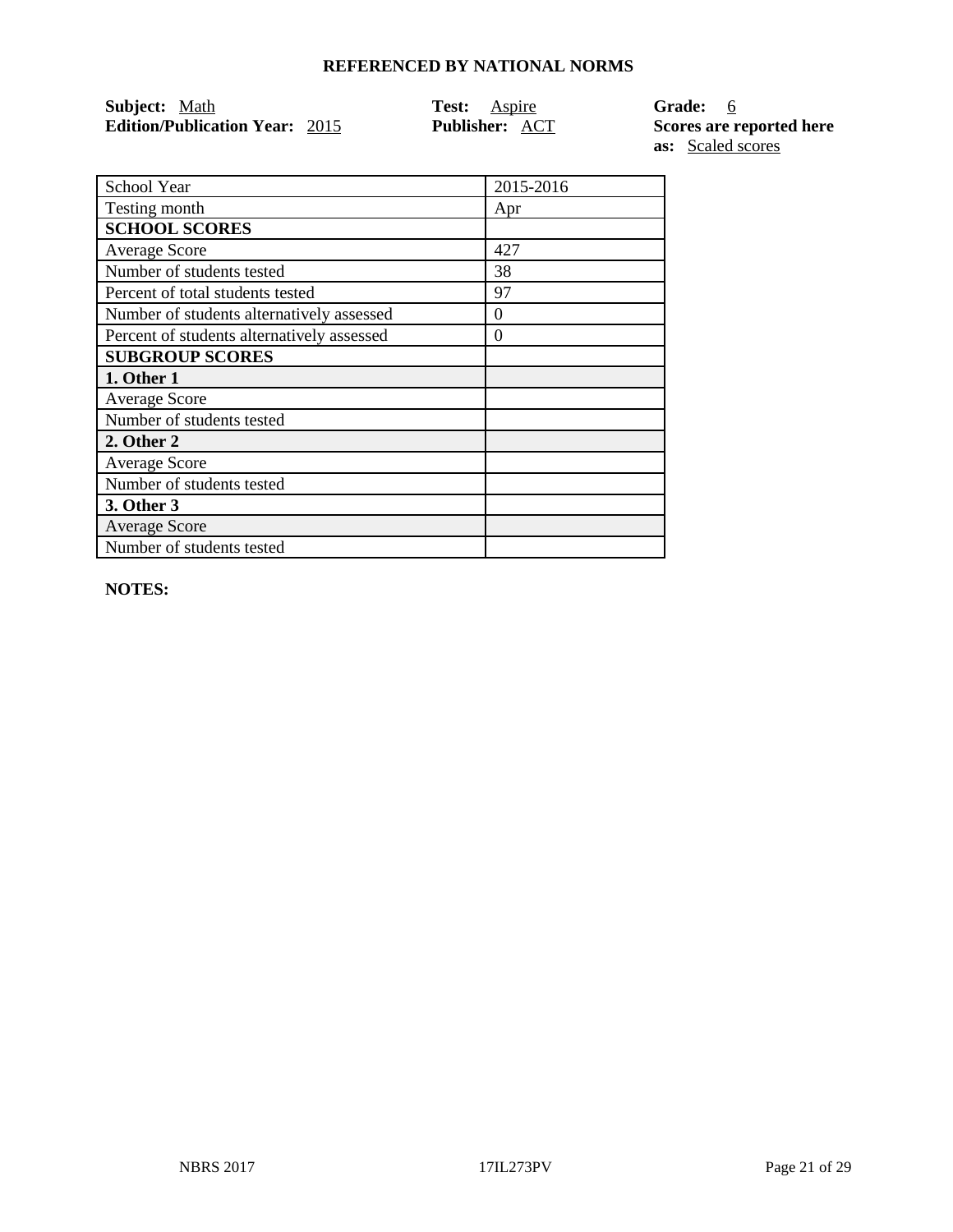| <b>Subject:</b> Math                  | <b>Test:</b> Aspire   | <b>Grade:</b>     |
|---------------------------------------|-----------------------|-------------------|
| <b>Edition/Publication Year: 2015</b> | <b>Publisher: ACT</b> | <b>Scores are</b> |
|                                       |                       |                   |

 $\overline{\text{F}}$  reported here **as:** Scaled scores

| School Year                                | 2015-2016 |
|--------------------------------------------|-----------|
| Testing month                              | Apr       |
| <b>SCHOOL SCORES</b>                       |           |
| <b>Average Score</b>                       | 430       |
| Number of students tested                  | 42        |
| Percent of total students tested           | 100       |
| Number of students alternatively assessed  | 0         |
| Percent of students alternatively assessed | 0         |
| <b>SUBGROUP SCORES</b>                     |           |
| 1. Other 1                                 |           |
| <b>Average Score</b>                       |           |
| Number of students tested                  |           |
| 2. Other 2                                 |           |
| <b>Average Score</b>                       |           |
| Number of students tested                  |           |
| 3. Other 3                                 |           |
| <b>Average Score</b>                       |           |
| Number of students tested                  |           |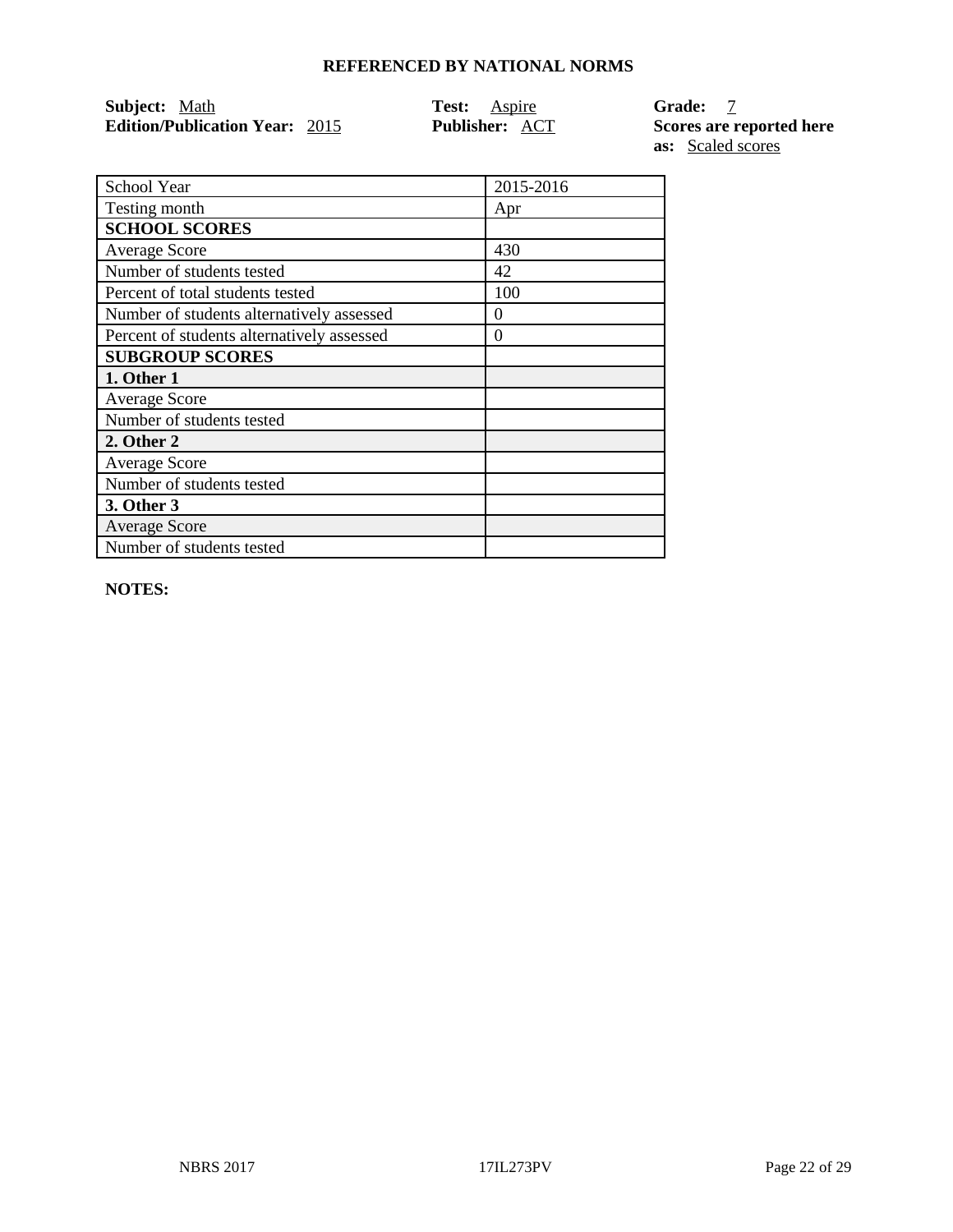| <b>Subject:</b> Math                  | <b>Test:</b> Aspire   | $^{\circ}$ 8<br><b>Grade:</b> |
|---------------------------------------|-----------------------|-------------------------------|
| <b>Edition/Publication Year: 2015</b> | <b>Publisher: ACT</b> | <b>Scores are</b>             |
|                                       |                       |                               |

**E** reported here **as:** Scaled scores

| School Year                                | 2015-2016 |
|--------------------------------------------|-----------|
| Testing month                              | Apr       |
| <b>SCHOOL SCORES</b>                       |           |
| <b>Average Score</b>                       | 432       |
| Number of students tested                  | 25        |
| Percent of total students tested           | 100       |
| Number of students alternatively assessed  | 0         |
| Percent of students alternatively assessed | 0         |
| <b>SUBGROUP SCORES</b>                     |           |
| 1. Other 1                                 |           |
| <b>Average Score</b>                       |           |
| Number of students tested                  |           |
| 2. Other 2                                 |           |
| <b>Average Score</b>                       |           |
| Number of students tested                  |           |
| 3. Other 3                                 |           |
| <b>Average Score</b>                       |           |
| Number of students tested                  |           |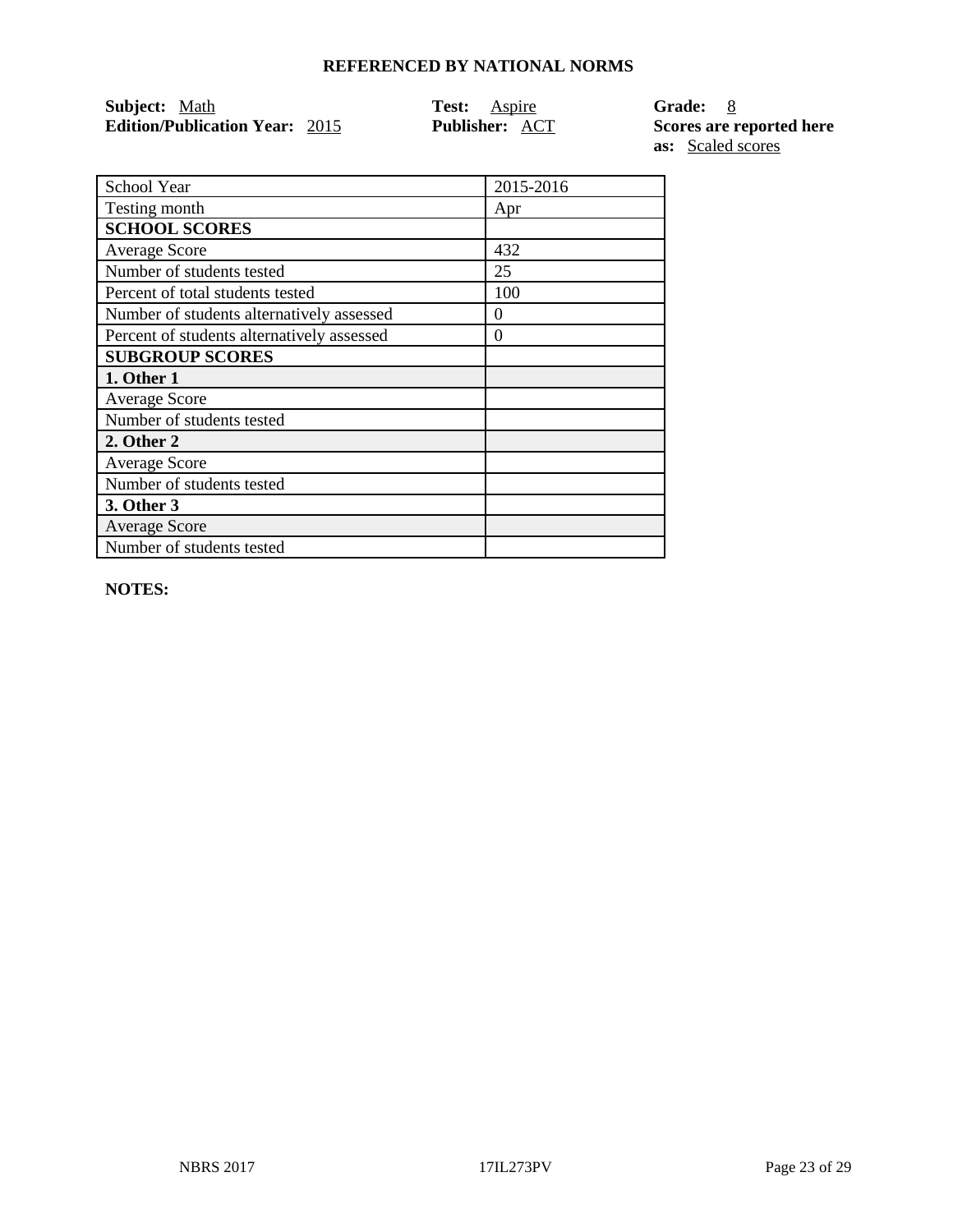| Subject: Reading/ELA                  | <b>Test:</b> Aspire   | Grade: 3                 |
|---------------------------------------|-----------------------|--------------------------|
| <b>Edition/Publication Year: 2015</b> | <b>Publisher: ACT</b> | Scores are reported here |

**as:** Scaled scores

| School Year                                | 2015-2016 |
|--------------------------------------------|-----------|
| Testing month                              | Apr       |
| <b>SCHOOL SCORES</b>                       |           |
| <b>Average Score</b>                       | 417       |
| Number of students tested                  | 41        |
| Percent of total students tested           | 100       |
| Number of students alternatively assessed  | $\theta$  |
| Percent of students alternatively assessed | $\Omega$  |
| <b>SUBGROUP SCORES</b>                     |           |
| 1. Other 1                                 |           |
| <b>Average Score</b>                       |           |
| Number of students tested                  |           |
| 2. Other 2                                 |           |
| <b>Average Score</b>                       |           |
| Number of students tested                  |           |
| 3. Other 3                                 |           |
| <b>Average Score</b>                       |           |
| Number of students tested                  |           |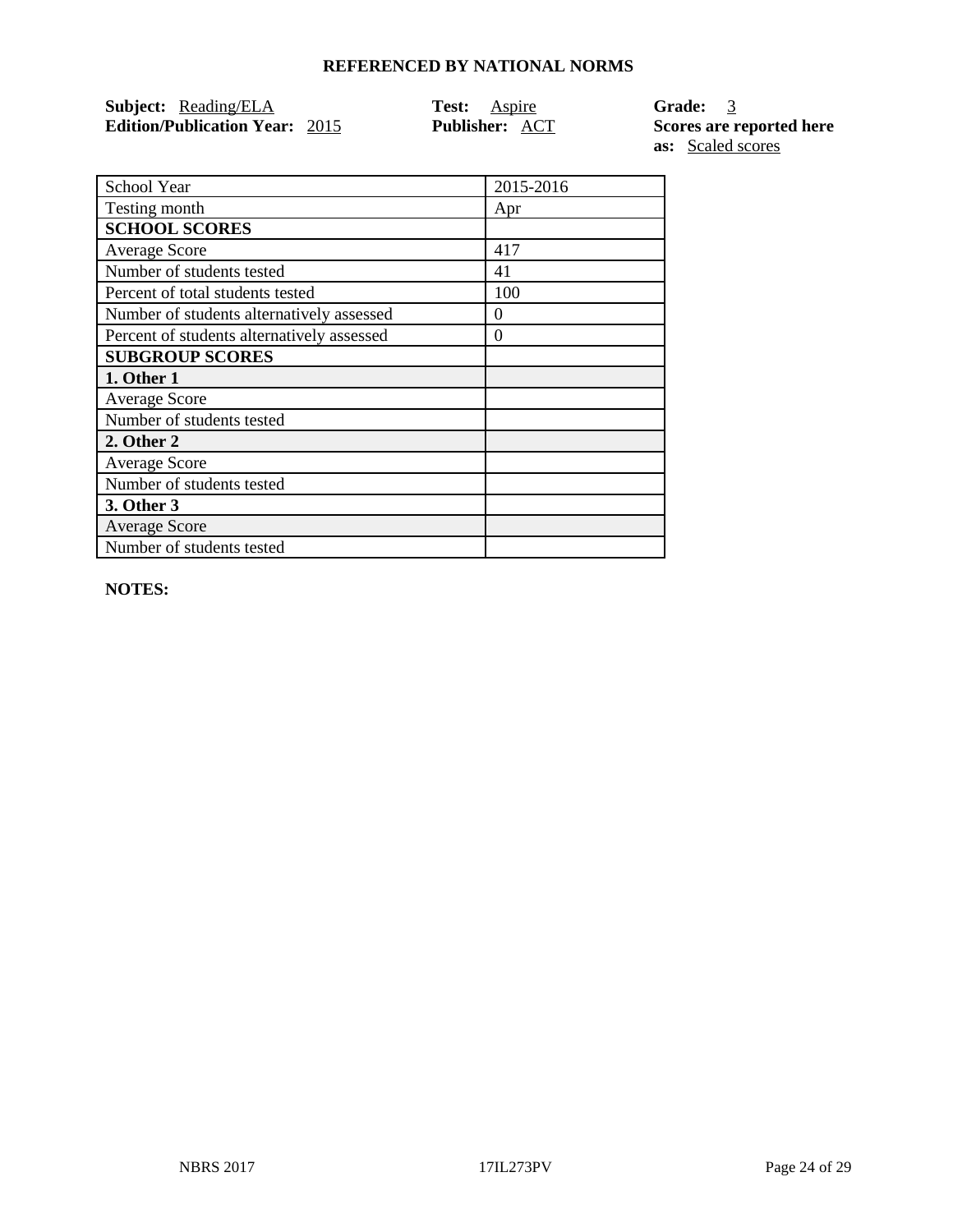| <b>Subject:</b> Reading/ELA           | <b>Test:</b> Aspire   | Gr  |
|---------------------------------------|-----------------------|-----|
| <b>Edition/Publication Year: 2015</b> | <b>Publisher: ACT</b> | Sco |

**Fade:** <u>4</u> **Edition Example 1 Publishers Publishers Bubb**ishers **are reported here as:** Scaled scores

| School Year                                | 2015-2016 |
|--------------------------------------------|-----------|
| Testing month                              | Apr       |
| <b>SCHOOL SCORES</b>                       |           |
| <b>Average Score</b>                       | 419       |
| Number of students tested                  | 37        |
| Percent of total students tested           | 100       |
| Number of students alternatively assessed  | $\theta$  |
| Percent of students alternatively assessed | $\theta$  |
| <b>SUBGROUP SCORES</b>                     |           |
| 1. Other 1                                 |           |
| <b>Average Score</b>                       |           |
| Number of students tested                  |           |
| 2. Other 2                                 |           |
| <b>Average Score</b>                       |           |
| Number of students tested                  |           |
| 3. Other 3                                 |           |
| <b>Average Score</b>                       |           |
| Number of students tested                  |           |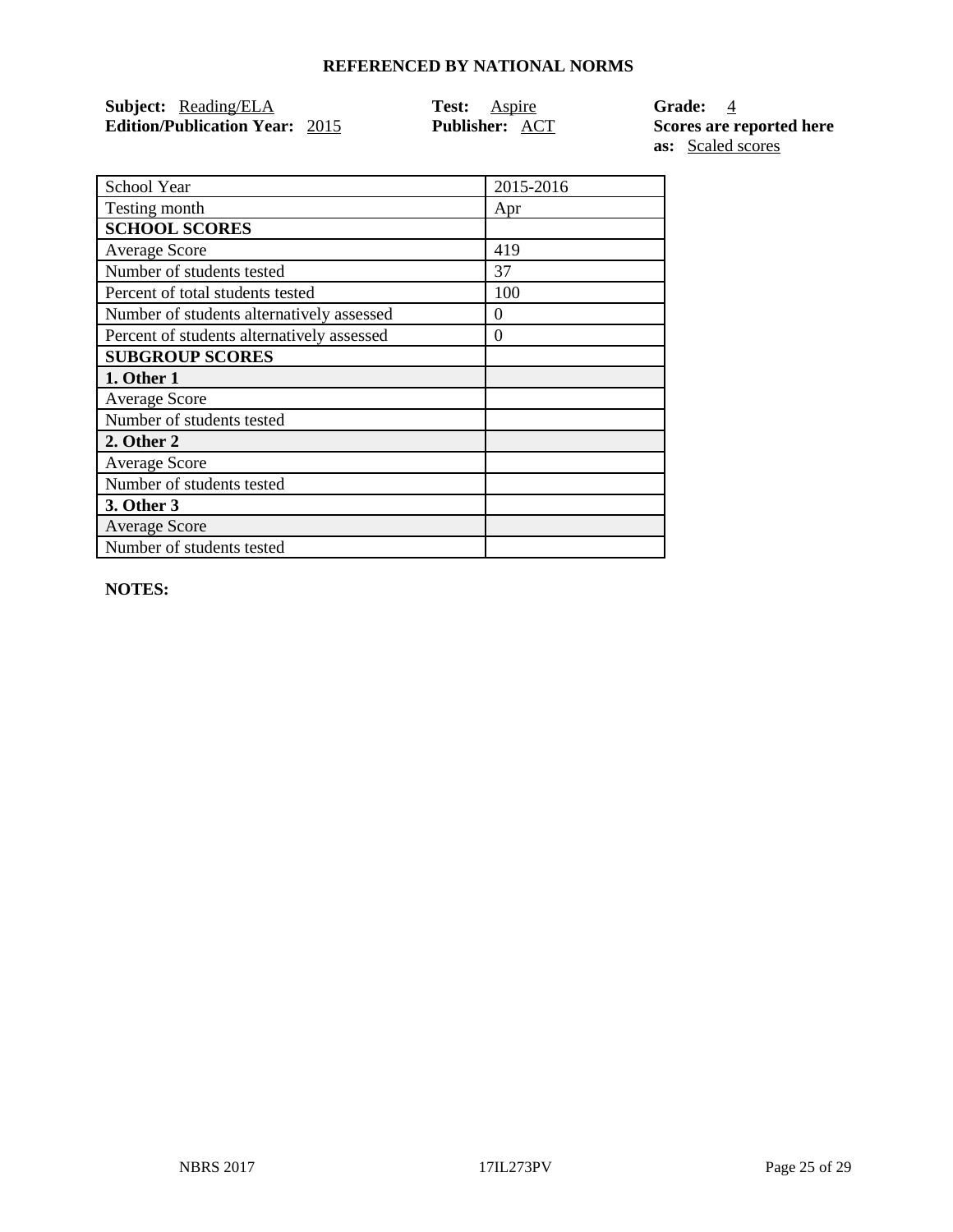| <b>Subject:</b> Reading/ELA           | <b>Test:</b> Aspire   |  |
|---------------------------------------|-----------------------|--|
| <b>Edition/Publication Year: 2015</b> | <b>Publisher: ACT</b> |  |

**Subject:** Reading/ELA **Test:** Aspire **Grade:** 5 **Edition Edition Publishers Edition Publication Section Publication Section Publication Section Publication Section Publication Section Publication Section Publication Section Publication Section Section Publicatio as:** Scaled scores

| School Year                                | 2015-2016 |
|--------------------------------------------|-----------|
| Testing month                              | Apr       |
| <b>SCHOOL SCORES</b>                       |           |
| <b>Average Score</b>                       | 422       |
| Number of students tested                  | 43        |
| Percent of total students tested           | 100       |
| Number of students alternatively assessed  | 0         |
| Percent of students alternatively assessed | 0         |
| <b>SUBGROUP SCORES</b>                     |           |
| 1. Other 1                                 |           |
| <b>Average Score</b>                       |           |
| Number of students tested                  |           |
| 2. Other 2                                 |           |
| <b>Average Score</b>                       |           |
| Number of students tested                  |           |
| 3. Other 3                                 |           |
| <b>Average Score</b>                       |           |
| Number of students tested                  |           |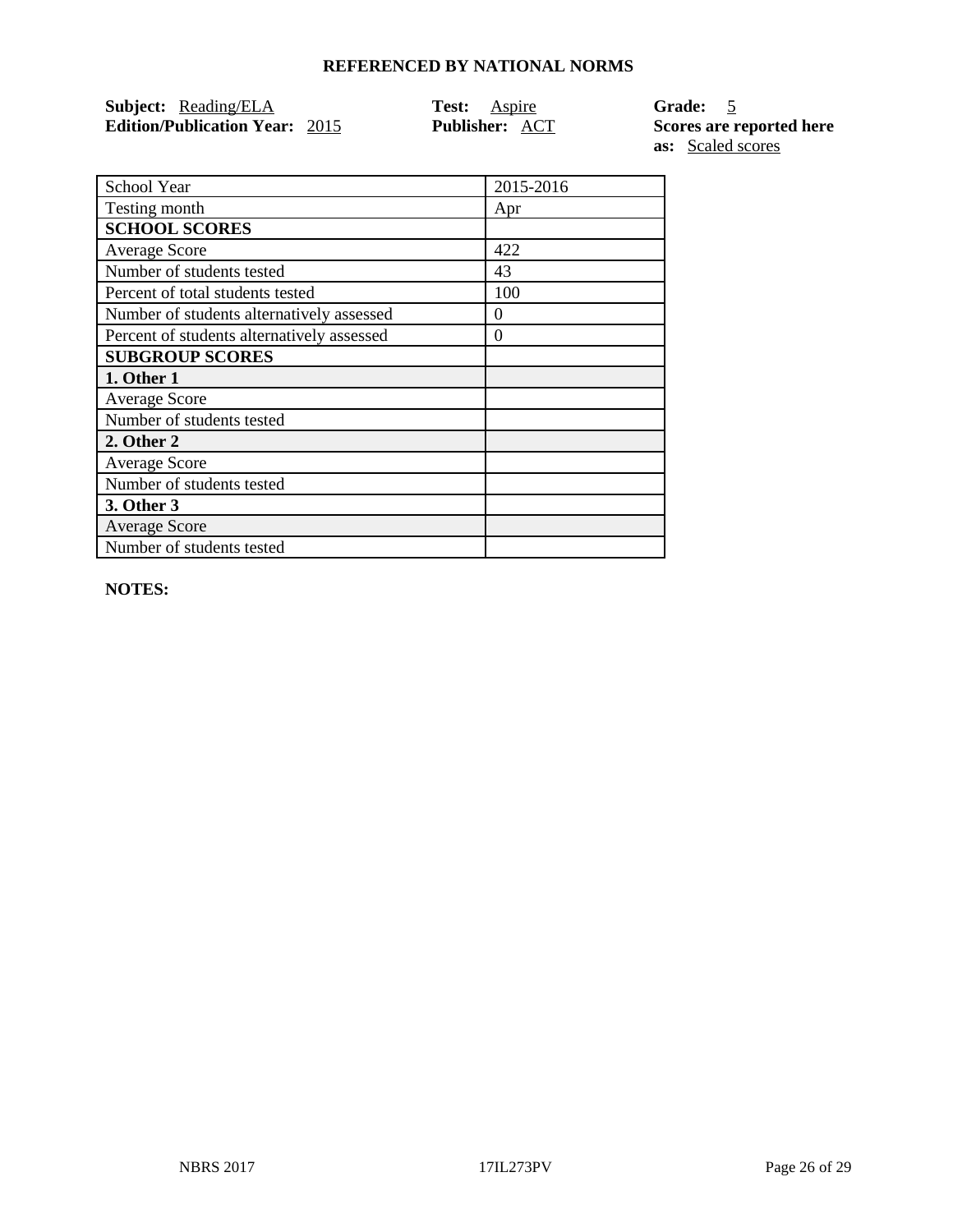| <b>Subject:</b> Reading/ELA           | <b>Test:</b> Aspire   |  |
|---------------------------------------|-----------------------|--|
| <b>Edition/Publication Year: 2015</b> | <b>Publisher: ACT</b> |  |

**Grade: 6 Edition Excores are reported here as:** Scaled scores

| School Year                                | 2015-2016 |
|--------------------------------------------|-----------|
| Testing month                              | Apr       |
| <b>SCHOOL SCORES</b>                       |           |
| <b>Average Score</b>                       | 425       |
| Number of students tested                  | 38        |
| Percent of total students tested           | 97        |
| Number of students alternatively assessed  | $\theta$  |
| Percent of students alternatively assessed | $\theta$  |
| <b>SUBGROUP SCORES</b>                     |           |
| 1. Other 1                                 |           |
| <b>Average Score</b>                       |           |
| Number of students tested                  |           |
| 2. Other 2                                 |           |
| <b>Average Score</b>                       |           |
| Number of students tested                  |           |
| 3. Other 3                                 |           |
| <b>Average Score</b>                       |           |
| Number of students tested                  |           |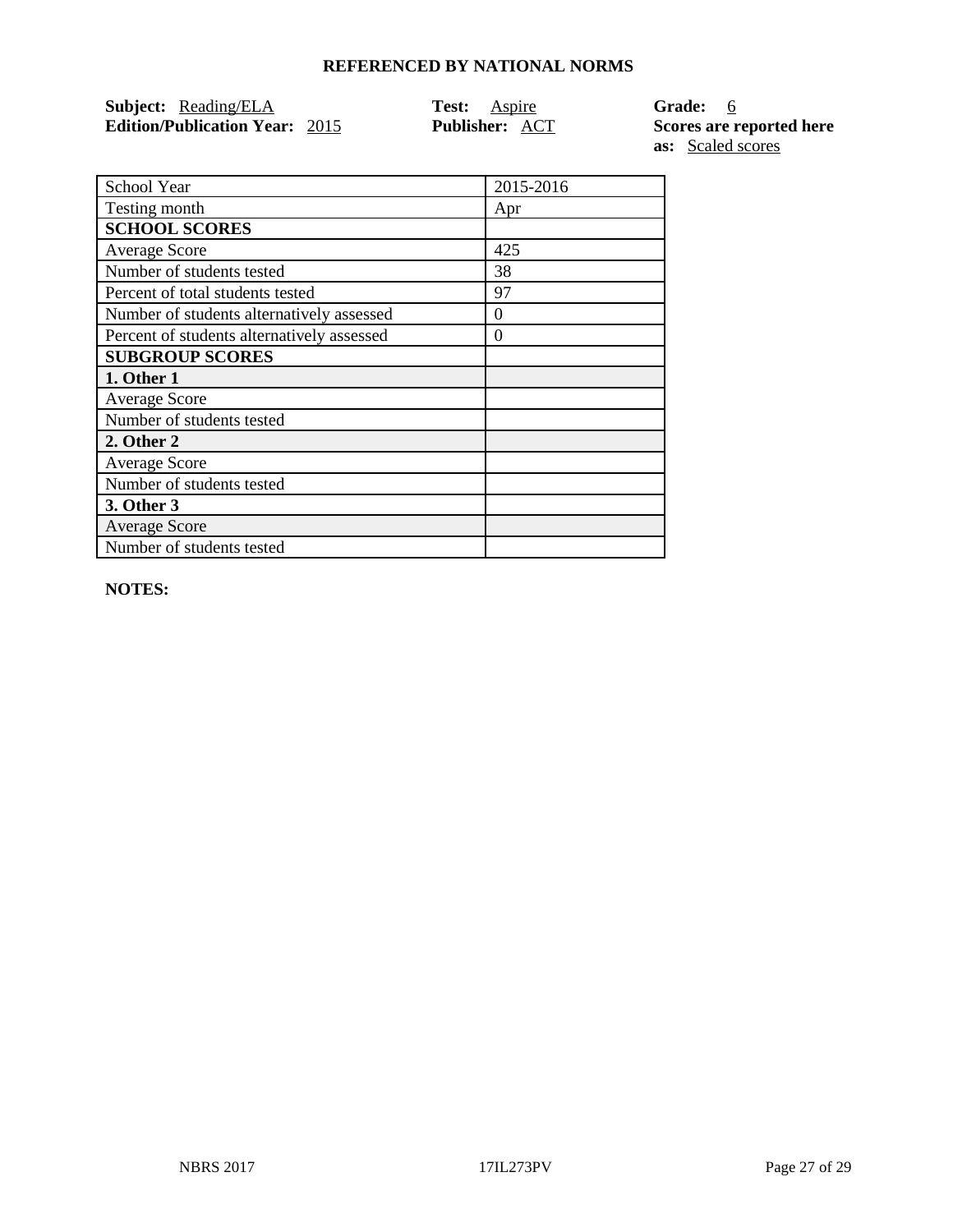| Subject: Reading/ELA                  | <b>Test:</b> Aspire   | Grade: 7                 |
|---------------------------------------|-----------------------|--------------------------|
| <b>Edition/Publication Year: 2015</b> | <b>Publisher: ACT</b> | Scores are reported here |

**as:** Scaled scores

| School Year                                | 2015-2016 |
|--------------------------------------------|-----------|
| Testing month                              | Apr       |
| <b>SCHOOL SCORES</b>                       |           |
| <b>Average Score</b>                       | 427       |
| Number of students tested                  | 42        |
| Percent of total students tested           | 100       |
| Number of students alternatively assessed  | 0         |
| Percent of students alternatively assessed | $\theta$  |
| <b>SUBGROUP SCORES</b>                     |           |
| 1. Other 1                                 |           |
| <b>Average Score</b>                       |           |
| Number of students tested                  |           |
| 2. Other 2                                 |           |
| <b>Average Score</b>                       |           |
| Number of students tested                  |           |
| 3. Other 3                                 |           |
| <b>Average Score</b>                       |           |
| Number of students tested                  |           |